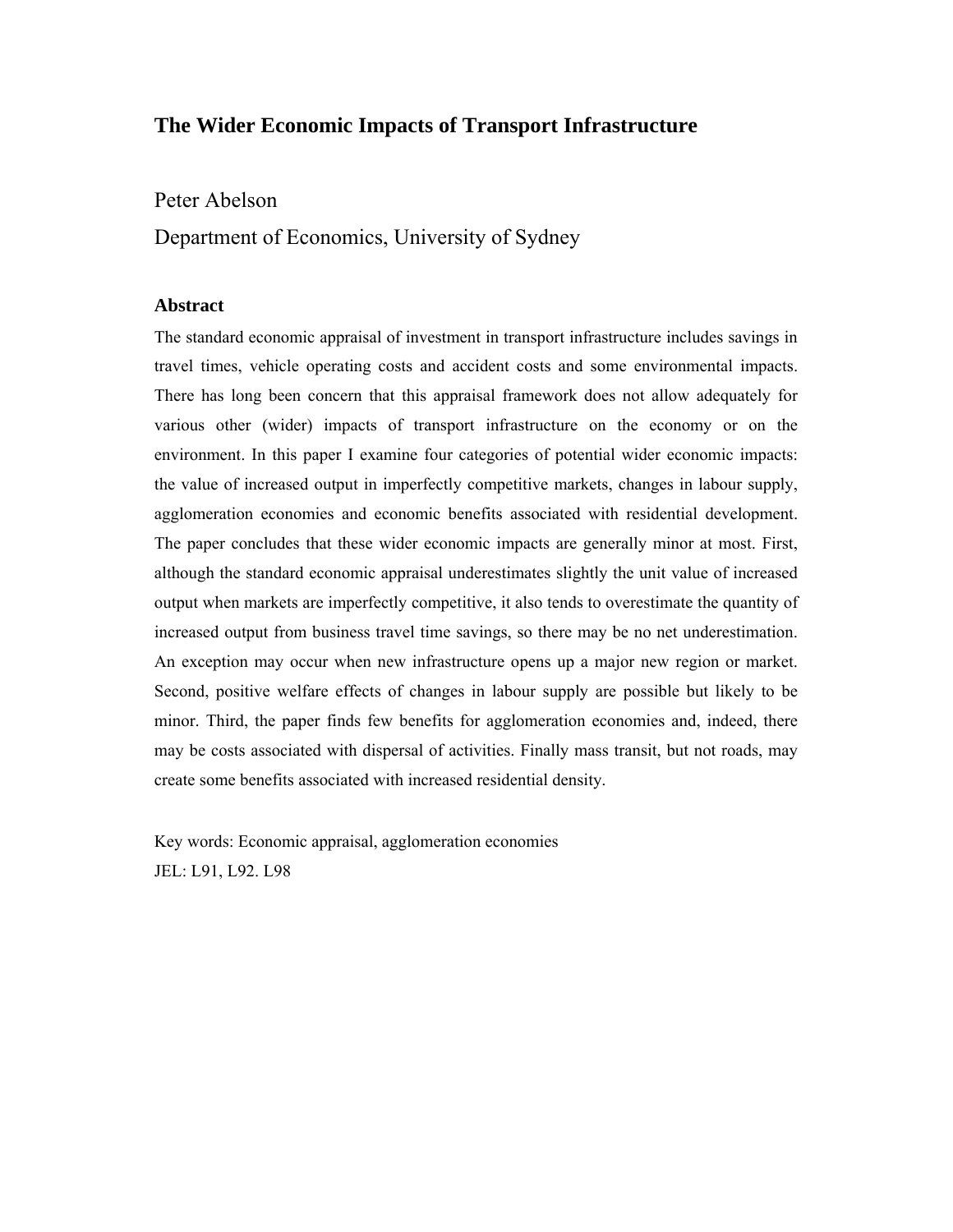#### **1 Introduction**

1

The standard economic appraisal of investment in transport infrastructure includes savings in travel times, vehicle operating costs and accident costs and some environmental costs or benefits. There has long been concern, and recently increased concern generated mainly by work in the United Kingdom (UK), that this appraisal framework does not allow adequately for various other (wider) impacts of transport infrastructure on the economy or on the environment. In this paper I examine the potential wider *economic* impacts.<sup>[1](#page-1-0)</sup> Specifically the paper analyses the four main classes of these impacts: the value of output changes due to imperfectly competitive markets, changes in labour supply, agglomeration economies, and possible benefits of scale in residential development.

Section 2 provides a brief history of the debate on wider economic impacts (WEI's) with a focus on recent literature. Section 3 outlines the standard economic appraisal model. This is necessary because a key claim for the WEI's is that they are under-estimated, if not entirely ignored, in the standard appraisal model. Sections 4 to 7 discuss the four main kinds of WEI respectively. Section 8 summarises the main findings.

#### **2 Wider Economic Impacts: History, Claims and Current Situation**

There has been a long history of discussions about the economic benefits of transport infrastructure. For example Adler (1987) discusses the role of transport investment in economic development in developing countries. He concluded that when investment in transport infrastructure leads to major new developments or large (non-marginal) increases in output, the net value of this additional output (gross value less all inputs) is the most accurate measure of the value of increased output.

In the late 1980s several studies regressed GDP against levels of infrastructure investment and estimated a high return (up to 60%) to infrastructure investment (Aschauer, 1989, for example). However, most reviews, such as World Bank (1994), discounted these results for three main reasons. First, a common factor may explain output and investment.

<span id="page-1-0"></span><sup>&</sup>lt;sup>1</sup> In about 2005, various agencies and writers started to use the term "wider economic benefits" to describe the wider economic impacts discussed in this paper (see for example UK Department for Transport, 2005). However, realising that some impacts could be negative the UK Department for Transport (2009) reclassified these wider economic benefits as simply the "wider impacts" of transport. This is rather misleading as many people would expect these impacts to include noneconomic as well as economic impacts. Accordingly I use the term "wider economic impacts" to denote the economic impacts of transport investment as distinct from environmental or social impacts.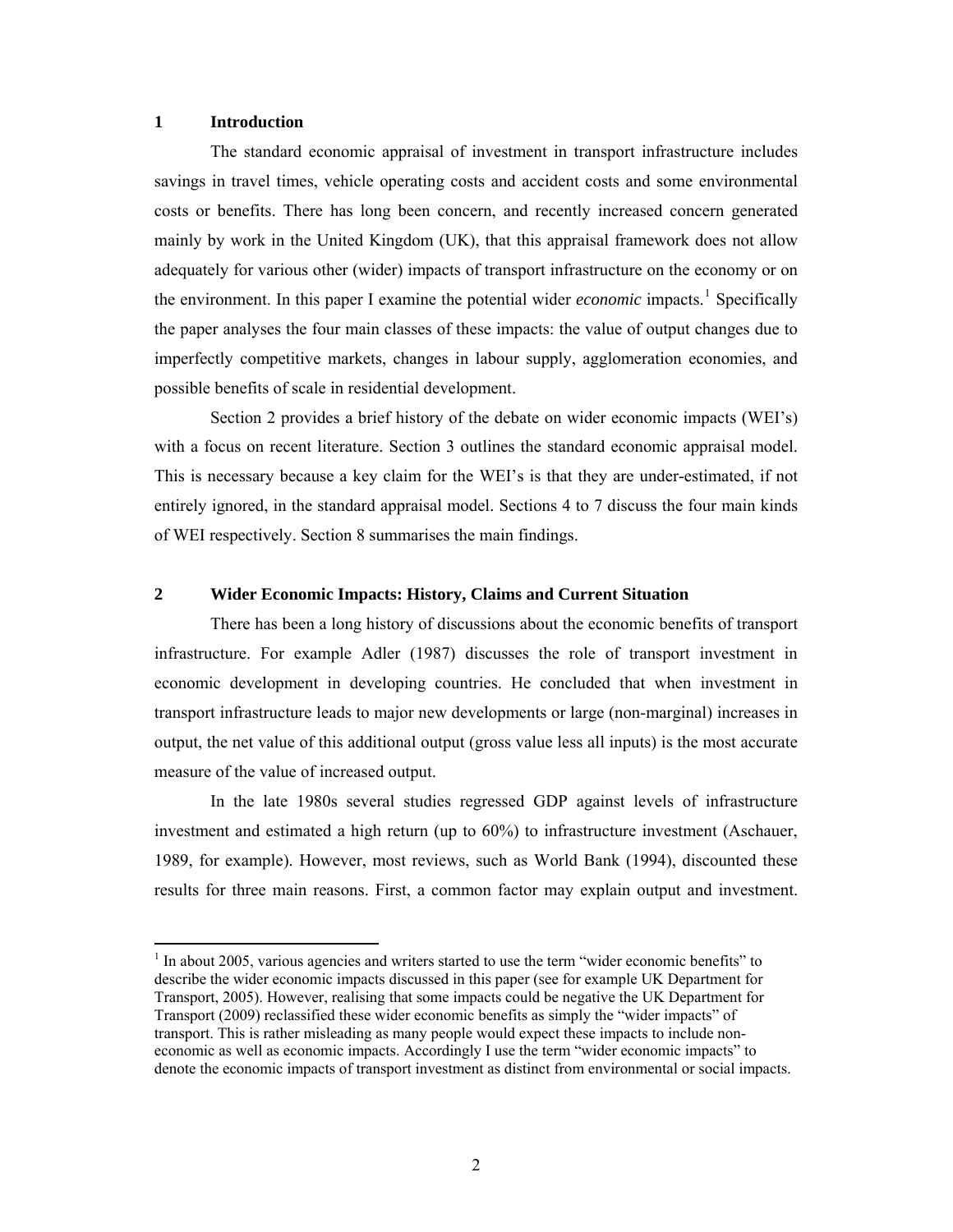Second, economic growth may drive investment rather than the reverse. Third, the macroeconomic correlations do not have a clear microeconomic basis.

In the 1990s various reviews of evaluation methods were undertaken in the UK. These examined, inter alia, whether transport improvements could lead to significant regeneration of run-down areas that would not be accounted for in the standard appraisal model. However, this is unlikely where extensive transport networks exist and investment in transport infrastructure would produce only *marginal* reductions in transport costs and this concept was not taken up in the major paper on WEIs by DfT (2005).

In 1999, in a major report to the Standing Advisory Committee on Truck Road Assessment (SACTRA) in the UK, Venables and Gasiorek (1999) argued that transport infrastructure could have other economic benefits that are not captured in regular appraisals. The two main ones were undervaluation of business travel time in imperfectly competitive markets and economies of scale in production when a *substantial* change in transport costs allows firms to reorganize their production methods. They also foreshadowed potential benefits from agglomeration economies. However in their reports to SACTRA neither NERA (1999) nor Ecotec (1999) found any evidence of the impact of transport infrastructure on economic output.

In 2005, the UK Department for Transport (DfT, 2005) detailed how to estimate four wider economic benefits: agglomeration economies, increased competition due to increased transport, increased output in imperfectly competitive markets, and welfare benefits from improved labour supply. It dismissed the second of these impacts as likely to be negligible but found the others likely to be significant, especially agglomeration economies.

This paper drew heavily on research by Graham (2005) that found transport effectively increased urban densities and that this increased output that was not accounted for in standard economic appraisals. Importantly, Graham did not argue that transport changes increase *effective* density, not necessarily actual densities. The **effective employment density** of an area is the employment in that area *plus* the employment in adjacent areas weighted as a function of the generalized cost of transport to the subject area. Thus, the effective density of an area can increase with lower transport costs without any relocation of employment.

The study of the London cross city heavy rail project (Eddington, 2006) provided estimated empirical support for high wider economic benefits which added 57% to the standard measures of benefits (see Table 1), partly because it claimed that the new rail link would reduce effective employment separations across London. This study estimated that,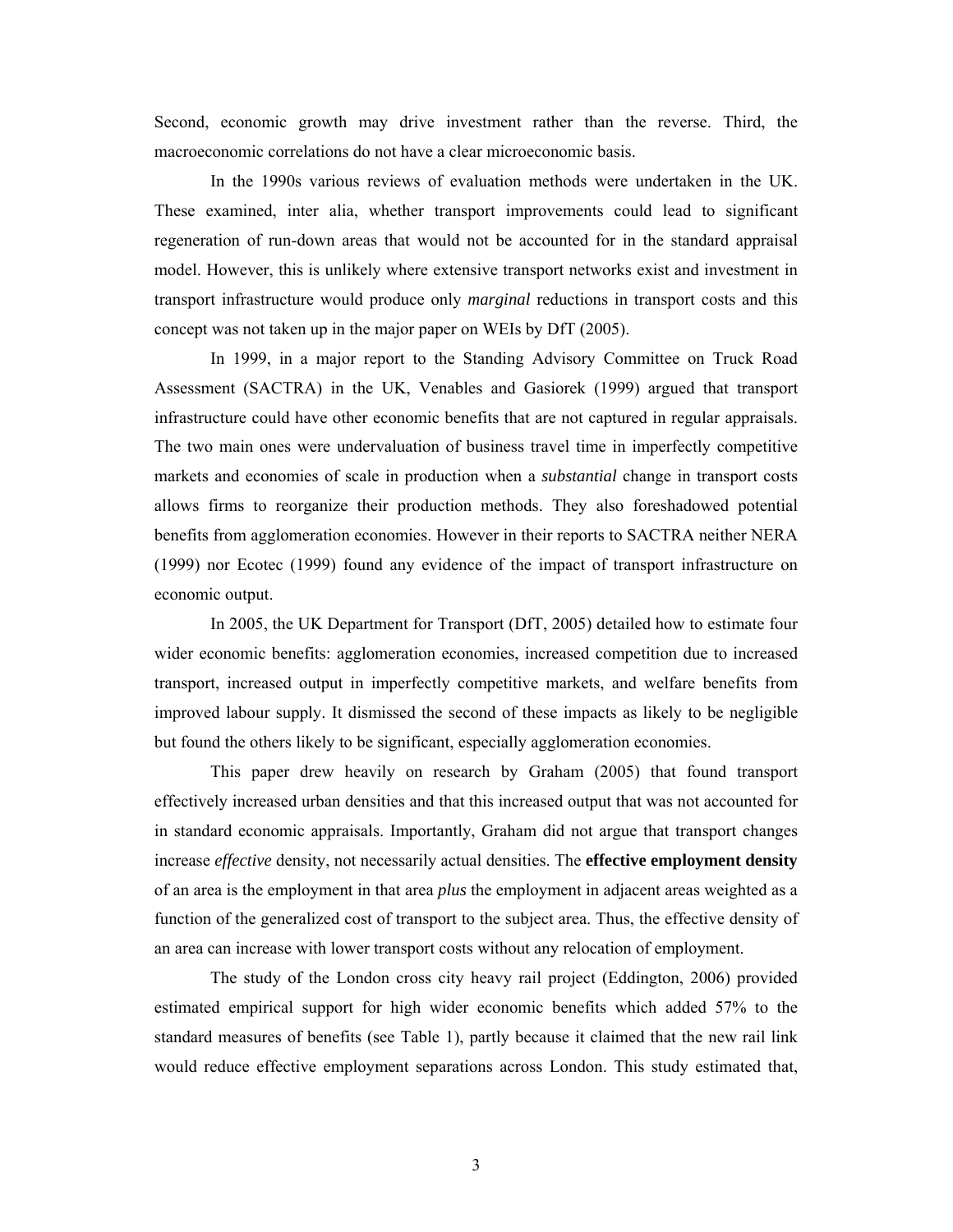after adjusting for differences in skill levels, wages in central London were 30% higher in inner London than in outer London. The results of this study have been widely cited and various consultants have adopted them as guides to potential wider economic benefits in other, often quite different, environments.

| <b>Benefits</b>                                  | Welfare £m     | GDP £m           |
|--------------------------------------------------|----------------|------------------|
| Business time savings                            | 4,847          | 4,847            |
| Commuting time savings                           | 4,152          |                  |
| Leisure time savings                             | 3,833          |                  |
| Total time savings (standard method)             | 12,832         |                  |
|                                                  |                |                  |
| Increase in labour force participation           |                | 872              |
| People working longer                            |                | $\boldsymbol{0}$ |
| Move to more productive jobs                     |                | 10,772           |
| Agglomeration benefits                           | 3,094          | 3,094            |
| Increased competition                            | $\overline{0}$ | $\theta$         |
| Imperfect competition allowance                  | 485            | 485              |
| Tax benefits of increased GDP                    | 3,580          |                  |
| Total addition to standard benefits              | 7,159          |                  |
|                                                  |                |                  |
| Total benefits (excluding social, environmental) | 19,991         | 20,069           |

**Table 1 Estimated GDP and welfare effects of proposed London Crossrail** 

Source: Eddington (2006).

Note the distinction between output and welfare benefits in Table 1. Increased labour force participation increases output, but workers need compensation for loss of leisure. The major welfare benefits are (i) extra output of the existing workforce due to agglomeration effects and (ii) tax benefits due to increases in labour force participation or to workers changing to more productive jobs.

In a follow up paper, DfT (2007a) again emphasized the significant benefits of agglomeration economies, increased output in imperfectly competitive markets and improved labour supply. However, DfT (2007b) summarized proceedings of a seminar on the subject at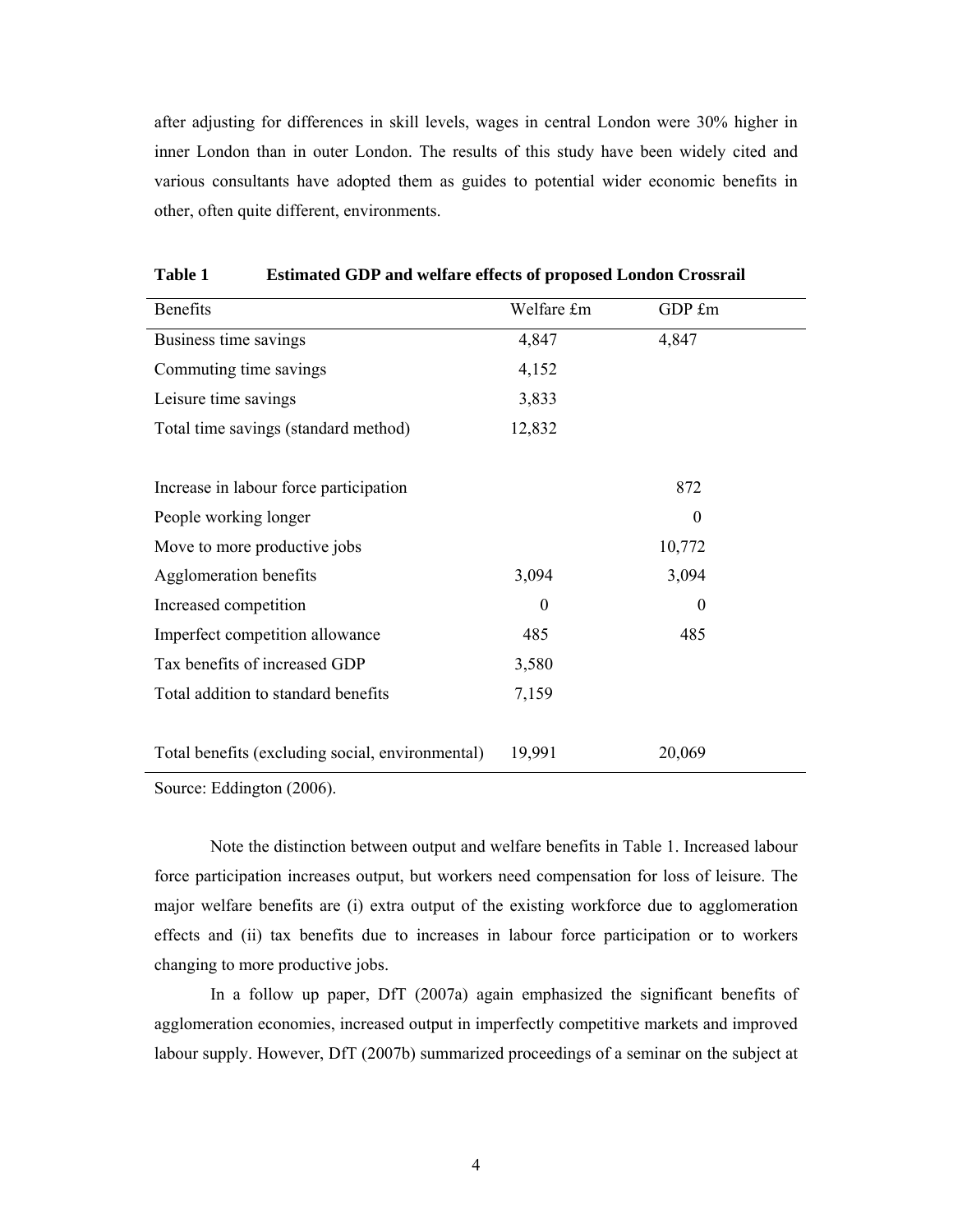which various views were expressed. Some participants argued that WEI's should be included in economic appraisals with urgency and that not to do so would risk poor investment decisions. Others argued that WEI's add little, or nothing, to conventional appraisal benefits and that more work was needed to clarify the benefits before they were included. Dft concluded that "the theoretical framework and evidence base would require continued work, building upon emerging academic research and new data sources". DfT (2007c) reached a similar open verdict on WEIs saying that the "evidence base for …wider economic benefits of transport is still relatively new" and called for more research.

In 2009, DFT published a further paper on how to estimate the benefits of agglomeration economies, increased output in imperfectly competitive markets and improved labour supply. However, in describing how to conduct cost-benefit appraisals DFT (2010a) says that these appraisals should include the standard travel time, transport operating costs, accident costs and some environmental impacts such as noise and greenhouse gases. They should "**exclude** any wider economic impacts in the analysis of Monetised Costs and Benefits. However wider economic impacts can be included in the Appraisal Summary Table".

#### **3 Standard Measures of the Benefits of Transport Infrastructure**

In the standard appraisal model, the benefits of transport infrastructure include benefits to users of the network and to suppliers of transport services (see DfT, 2010a; Australian Transport Council, 2006). The principal estimated benefits to transport users are savings in travel time and vehicle operating costs and improved safety. Improvements in service frequency, reliability and comfort may also be valued. When there are network effects, transport user benefits are valued across the network. Thus they allow for changes in congestion levels to third parties.

The benefits to transport operators may include revenue gains, savings in infrastructure maintenance and operating costs, and sometimes savings in capital expenses. Environmental benefits and costs, notably noise and carbon emission costs, are also included in many evaluations, but are not relevant to the discussion here where the focus is on economic benefits.

The basic method of estimating user benefits can be described as follows. The perceived price of a trip is the sum of travel time and marginal vehicle operating costs (or fares). This price includes tax on fuel or profit to a transport operator. The generalized *social*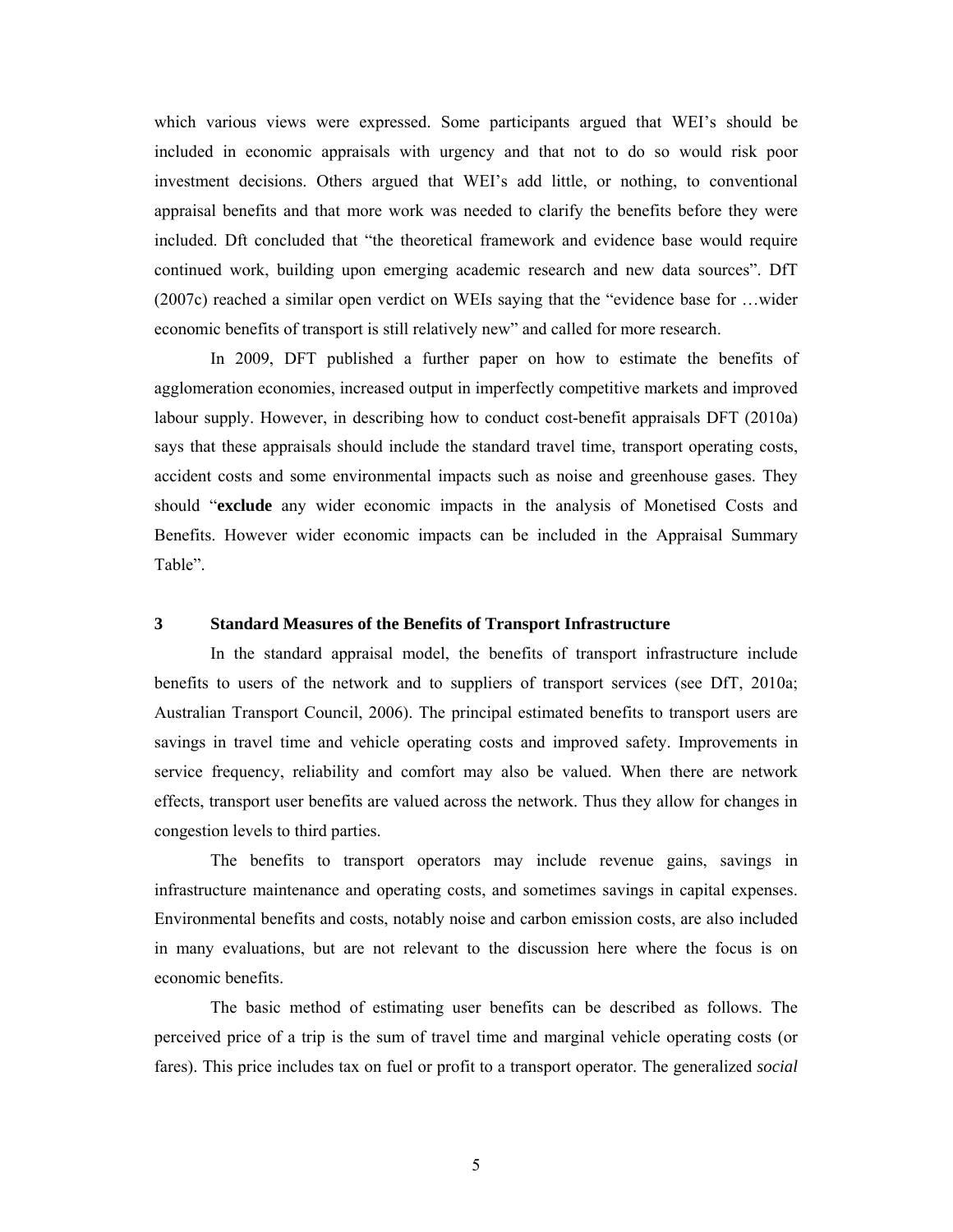cost is the real marginal economic cost of the trip. It includes travel time and marginal vehicle operating costs (whether by private vehicle or public transport) but nets out taxes or charges (such as road tolls) that do not reflect the use of resources.

Figure 1 shows the perceived price and the generalised social cost for a given trip and mode before and after an improvement occurs. There are  $Q_1$  existing trips and  $Q_2$  trips after the improvement. The post-improvement trips include trips diverted from other routes or modes and trips generated by the fall in perceived price.

The benefits to existing trips are the savings in generalised social cost. This equals the shaded are given by  $Q_1 \times (GC_1 - GC_2)$ .

Trip makers who divert to a new destination, route or mode are assumed to be willing to pay a (perceived) price between  $P_1$  and  $P_2$ . If the demand curve is linear, diverted trip makers would be willing to pay an average price of 0.5  $(P_1 + P_2)$ . The benefits should therefore be estimated as  $0.5(Q_2 - Q_1) \times (P_1 - P_2) + (Q_2 - Q_1) (P_2 - GC_2)$ . In practice, these benefits are often estimated as  $0.5(Q_2 - Q_1) \times (GC_1 - GC_2)$ .

Benefits of new (generated) trips are calculated *in the same way* as benefits of diverted trips. The logic is as before. Some new trips would be generated on the improved route when the cost falls just below  $P_1$  but other trips would be generated only when the cost falls close to  $P_2$ .

Significantly, this evaluation model captures the benefits of increased economic output when firms produce with constant returns to scale. This can be illustrated as follows. Suppose that a firm sells 1000 widgets at a price of \$100 and has the following cost structure (inclusive of transport costs) per widget:

| Labour                      | \$50  |
|-----------------------------|-------|
| Capital plant and equipment | \$10  |
| Materials                   | \$20  |
| <b>Transport costs</b>      | \$20  |
| Total cost per widget       | \$100 |

Now if transport costs fall to \$10 per widget, the firm makes a profit of \$10 per widget which is the amount allowed for in the evaluation of existing transport of goods.

I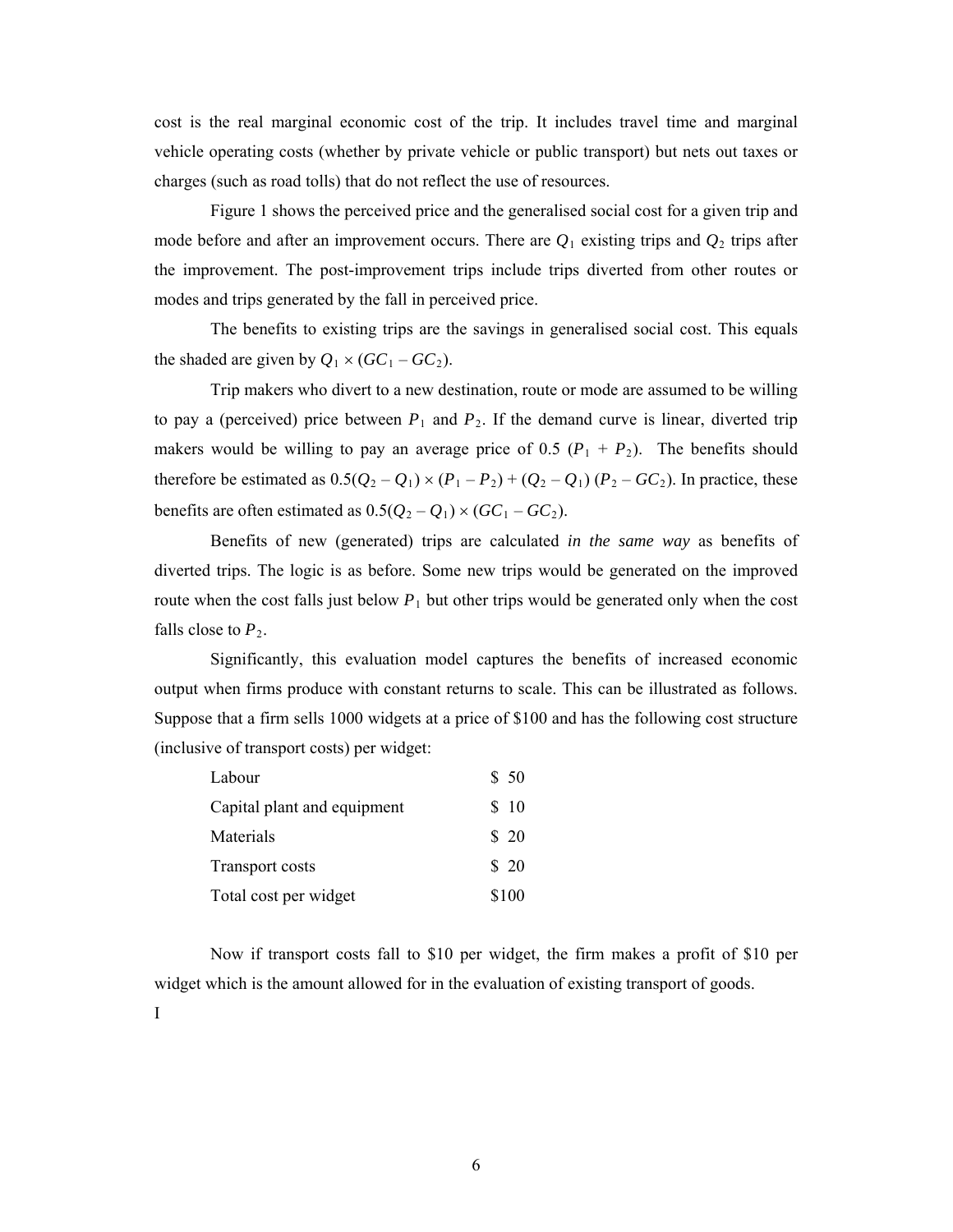

Figure 1 Benefits of existing, diverted and generate traffic

Source: Australian Traffic Council, 2006, Vol. 3, p.67.

In addition, firms that previously could produce and transport widgets at between \$100 and \$110 per widget can now do so at between \$90 and \$100 per widget and make an average profit of \$5.0 per widget sold. Thus some firms may expand output and others may relocate into this market. Given constant production costs other than transport, the rule of half the savings in transport costs is a correct measure of the benefit of increased output. However, as discussed in Section 4, the benefits are under-estimated if there are economies of scale in production.

Similarly, suppose that a transport improvement reduces the generalized cost of a return trip across a city from \$50 to \$30 and that someone visits their friend on the other side of the city four times a year instead of twice a year. The standard transport evaluation would ascribe a net value of \$10 per generated trip. The person's behaviour indicates that the gross value of each extra trip is worth less than \$50 but at least \$30. Taking an average gross value of \$40 per trip, the net benefit of each extra trip is \$10.

In this appraisal model, business and leisure trips (including commuting trips) are treated separately. The value of travel time on business is usually assumed to equal the wage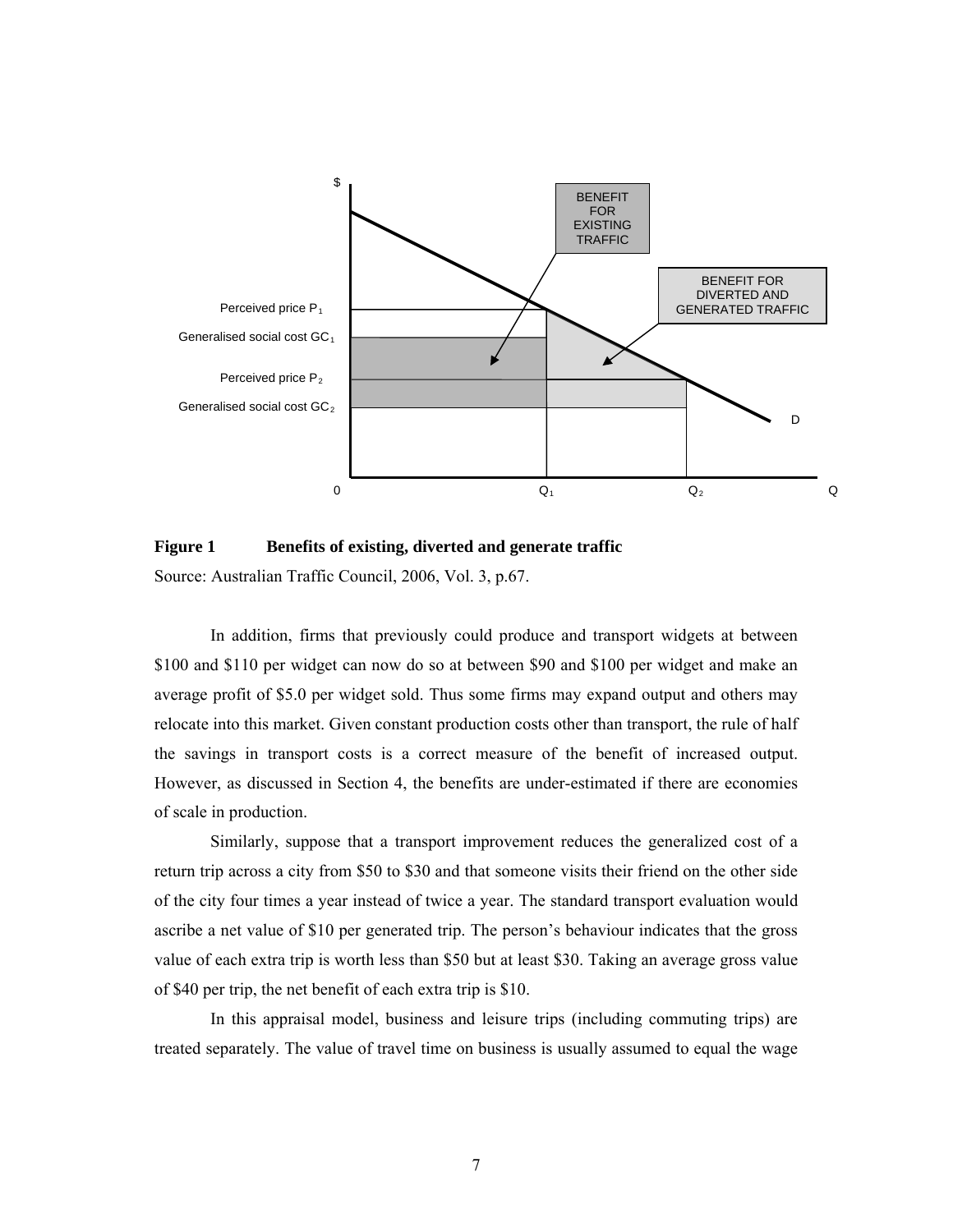of the trip maker. This may vary with the occupation of the business traveler. DfT (2010b) recommends a mark-up of 24.1% be added for related overhead costs. This valuation assumes a competitive economy in which a person's wage and related overhead reflects the value of their marginal output.

Savings in travel time in leisure hours are valued at the amounts that individuals are willing to pay for them. Based on numerous stated and revealed preference studies, savings in leisure time while travelling are generally valued at about 35% of the wage rate. However, the amounts vary with the disutility of travel, including mode variations and waiting time and uncertainty (Hensher 2001). DfT (2010b) recommends that time waiting for public transport should be valued at two and a half time the normal value of travel time. Unlike business time, an average value for savings in leisure time is usually adopted regardless of the income of the person travelling.

 It would follow the value of business time savings should rise with changes in marginal productivity but values of leisure time should not change with increases in incomes. In practice many studies adopt constant values for all time savings. However, DfT (2010b) recommends that business and leisure times should increase with incomes over time.

Of course, not all studies achieve best principles. Significantly, few studies estimate land use changes resulting from improvements in transport infrastructure. Generated trips are a function of changes in transport costs for a fixed set of land uses, but not of changes in land uses. However, this is a weakness in transport/land use modeling rather than in the principles of the standard evaluation model.

#### **4 Output Benefits in Imperfectly Competitive Markets**

The standard evaluation model may undervalue output benefits in imperfectly competitive markets in two ways. One arises because prices of goods may exceed marginal costs. The other occurs when production methods change and economies of scale are achieved. We examine both cases.

## *4.1 Prices in excess of marginal costs*

When prices exceed marginal costs, the value of extra goods produced exceeds their marginal cost. Accordingly, wages underestimate the value of output produced by business time savings.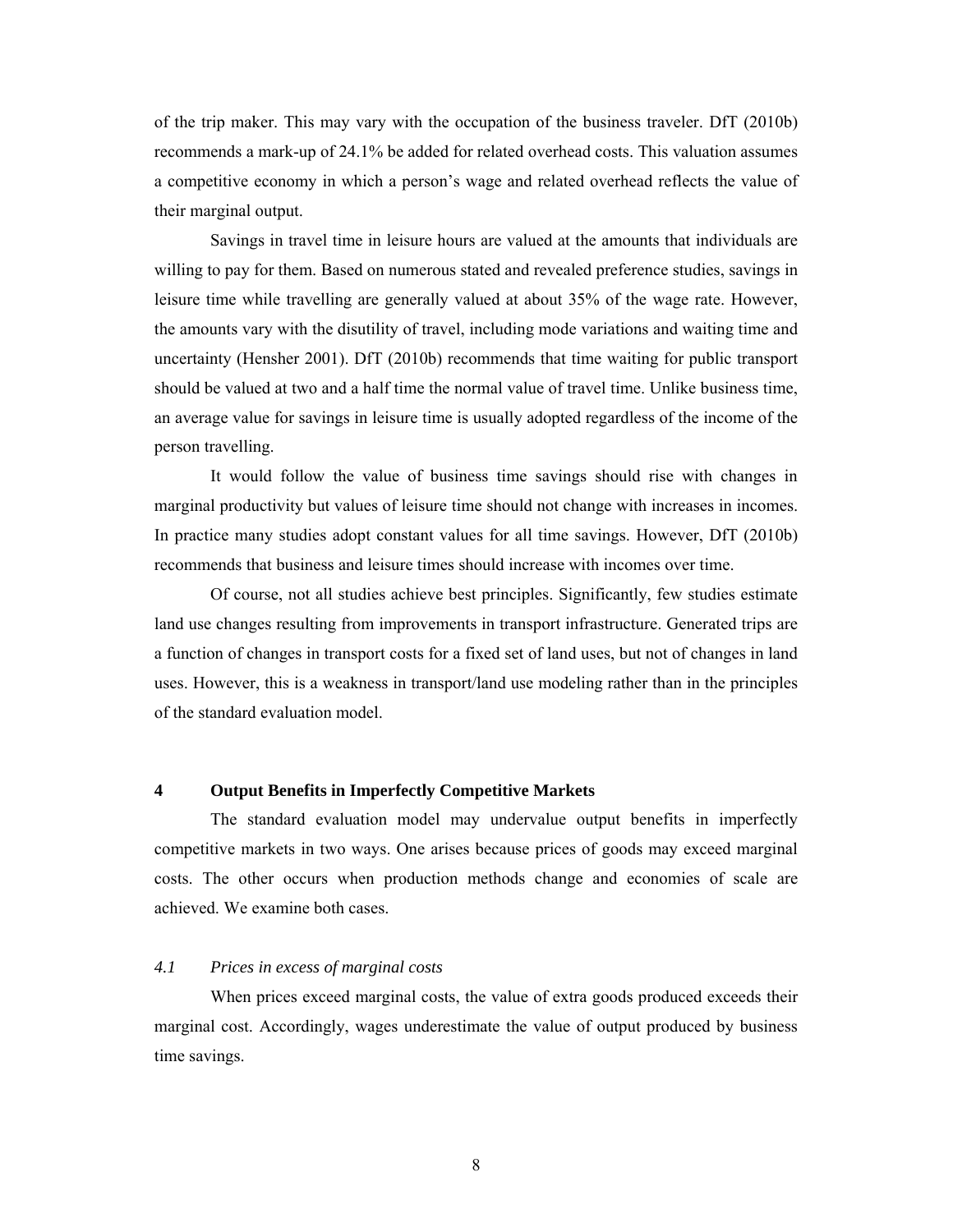This is illustrated in Figure 2. This shows a demand curve and a marginal revenue curve. Marginal revenue is less than price because firms reduce prices on existing goods in order to increase sales. Firms set output where marginal revenue equals marginal cost and set prices according to what the market will bear. The figure also shows two marginal cost schedules: without the transport improvement  $(MC_1)$  and with it  $(MC_2)$  respectively.

In this model, lower transport costs reduce the marginal cost of output. The price falls from  $P_1$  to  $P_2$  and quantity increases from  $Q_1$  to  $Q_2$ . In the standard evaluation model, the benefits of the transport improvement equal areas  $A + E$ . Area  $A$  reflects the reduction in cost of existing output, measured by wage savings. Area *E* represents the estimated benefits of increased output as a function of the fall in marginal costs.

However, when price exceeds marginal cost, the benefit of increased output is the difference between what consumers are willing to pay for the goods and the marginal cost of production. In imperfectly competitive markets this benefit equals areas  $B + C + D + E$ . Accordingly the standard economic evaluation, which values business travel time based on competitive wage rates, underestimates these benefits.



**Figure 2 Benefit of increased output in an imperfect market**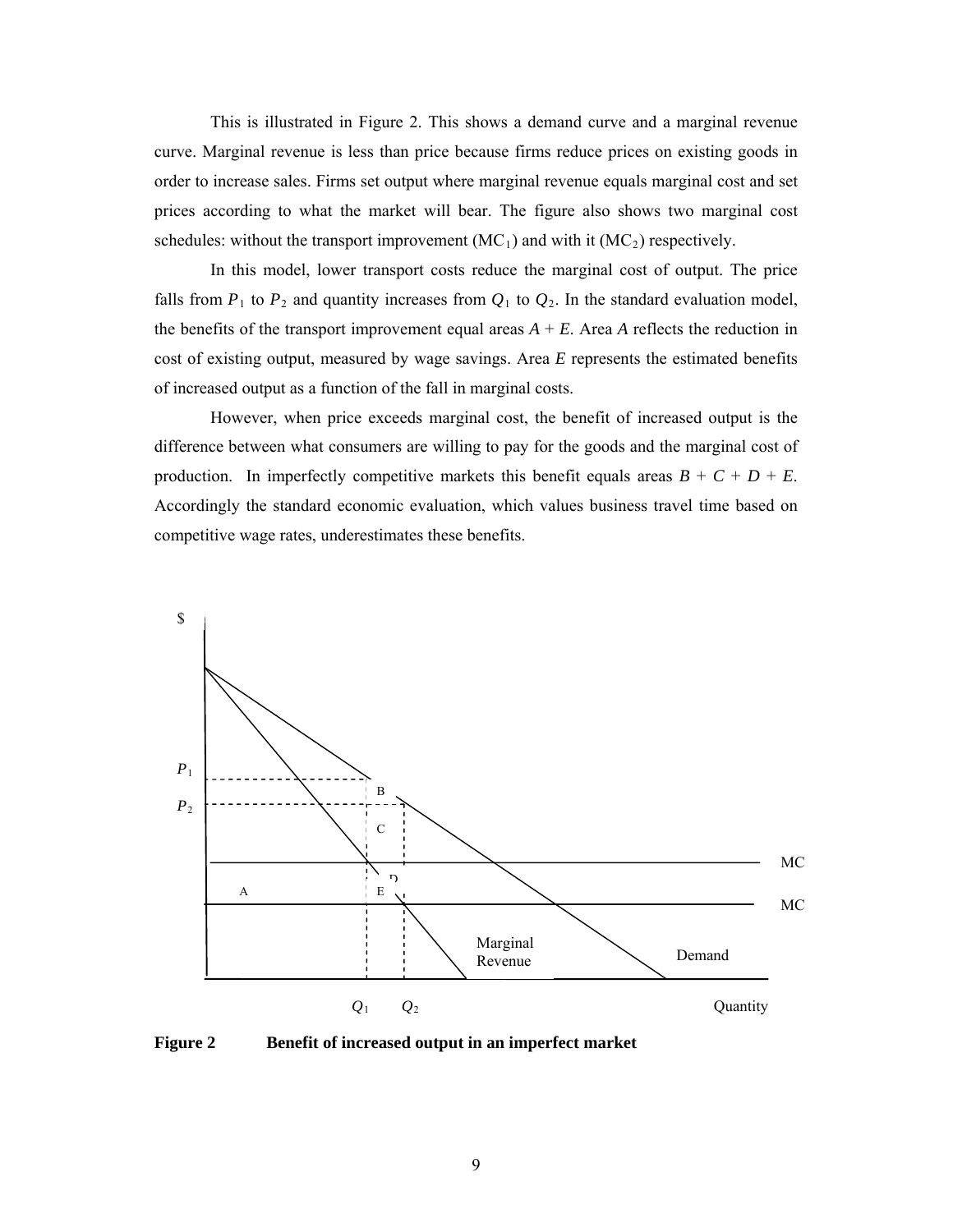Turning to estimation issues, following DfT (2005) the benefit of increased output  $B(\Delta Q)$  can be estimated as:

$$
B(\Delta Q) = \Delta Q \times (P_2 - MC_2) \tag{1}
$$

where  $\Delta Q$  is the increase in output. This does not seem quite accurate. Assuming a linear demand curve and constant marginal cost, it would be more accurate to write:

$$
B(\Delta Q) = \Delta Q \times [0.5(P_1 + P_2) - MC_2]
$$
\n(2)

However, the key point is that the benefit will be a function of the increase in demand for goods and the price mark-up. As DfT (2006) shows, Equation (1) can be transformed to:

$$
B(\Delta Q) = BTS \times ED \times (P - MC / P) \tag{3}
$$

where

 $(P - MC)$  / P = the average price mark-up *BTS* = business time savings on existing trips, and  $ED =$  the price elasticity of demand for goods in the imperfect market.

DfT (2005) reviews considerable literature and concludes that the price mark-up in the UK varies from 0% to 35% and averages about 20% and that the aggregate price elasticity of demand for goods (*ED*) is about 0.5. Accordingly, DfT (2005) and more recently DfT (2010) recommend that estimated business times savings for existing trips should be uprated by 10% to allow for the real benefits of business time savings in imperfectly competitive markets. This allows for areas  $(C + D + E)$ .

 Uprating the estimated *unit* value of business time savings by 10% to allow for the differential between marginal revenue product and wages seems a fair order-of-magnitude estimate when markets are imperfectly competitive. However the standard evaluation model overestimates the *amount* of output gained. First, it is clear that some, possibly much, travel time on business is used productively (Hensher, forthcoming). Second, some savings in business time may result in extra leisure rather than extra output. Taking all these factors together, the wage rate plus overhead may be a fair measure of the value of output gained even when markets are not perfectly competitive.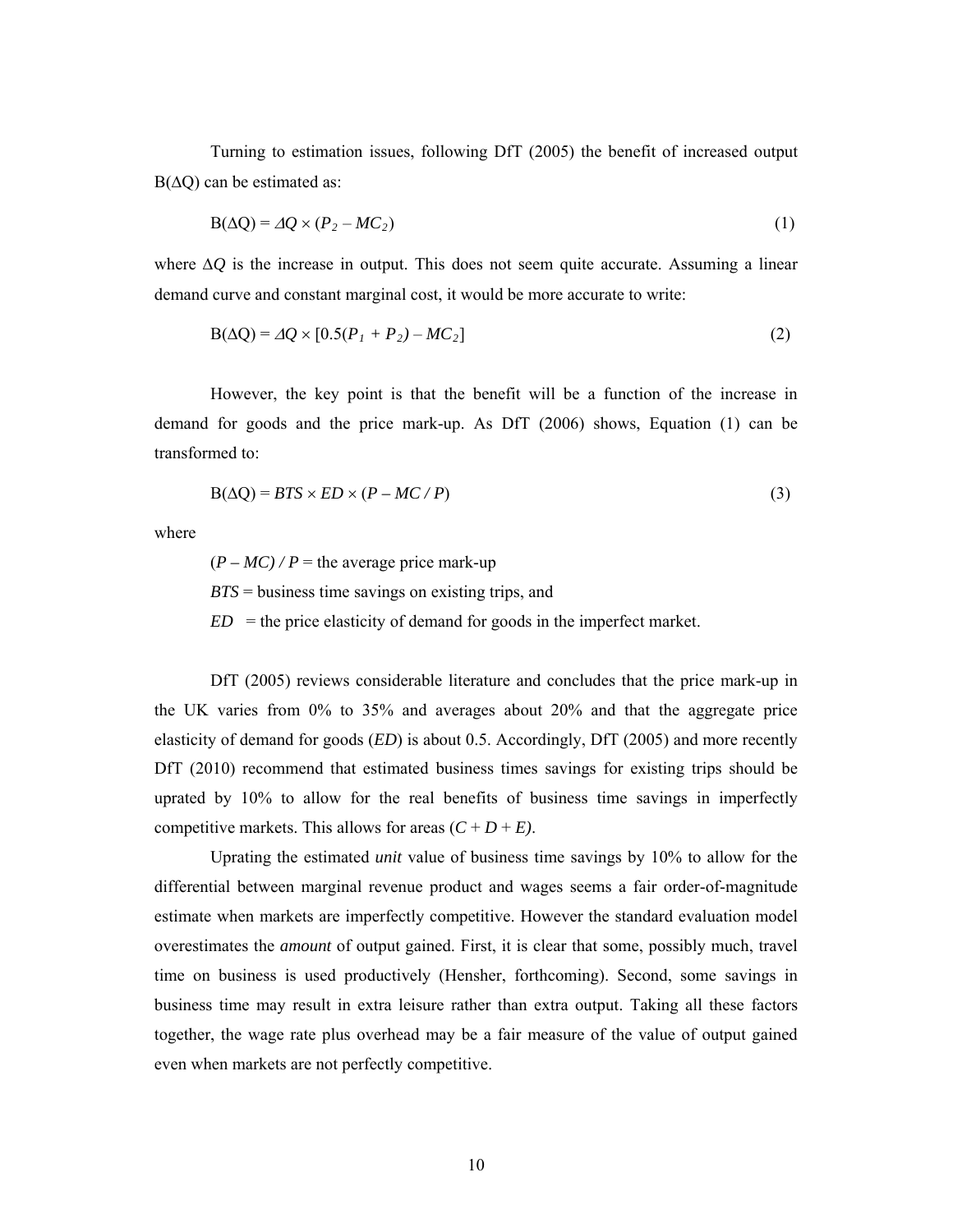#### *4.2 Economies of scale*

Economies of scale may occur as a result of improved transport infrastructure in various ways. Multi-plant firms may reduce the number of plants they operate. Or firms may exploit scale economies via access to a larger market. Increasing returns to scale mean lower average costs, which creates a further source of welfare gain.

The following is an example of economies of scale after a transport improvement and the benefits this creates. Suppose three firms are located at three markets *A*, *B* and *C* and that each firm produces 1000 units at a cost of \$100 per unit. Currently freight costs between *A*  and *B* and between *B* and *C* are \$20 per unit and there are no trips between the three independent markets. Suppose now that after transport improvements freight cost falls to \$10 per unit. The firm in *B* can achieve economies of scale by selling to markets *A* and *C*. With the larger market, *B* increases output to 3000 units and reduces costs to  $$80 + $10$  per unit for goods sold in *A* or *C*. The firms in *A* and *C* shut down.

| Base case: | A ------ (\$20) --------- B ----- (\$20) -------- C                 |
|------------|---------------------------------------------------------------------|
|            | New case: $A$ ------ (\$10) --------- $B$ ----- (\$10) -------- $C$ |

Using standard analysis, the benefits of generated trips would be:  $2000 \times (20 - 10)$  $0.5 = $10,000$ .

However, the total cost of producing and transporting 3000 units has fallen by more than this. In the base case, the total cost is  $3000 \times $100 = $300,000$  with no transport costs. After the transport improvement, the total cost is  $(3000 \times $80) + (2000 \times $10) = $260,000$ . The net benefit  $=$  \$40,000.

 In summary, when changes in production methods produce economies of scale, the standard evaluation of user benefits underestimates the benefit. The true benefit is the reduction in the sum of production and transport costs. However, because the gains from economies of scale are particular to each situation, these economies cannot be incorporated simply into a standard appraisal. They must be justified and estimated on a case by case basis.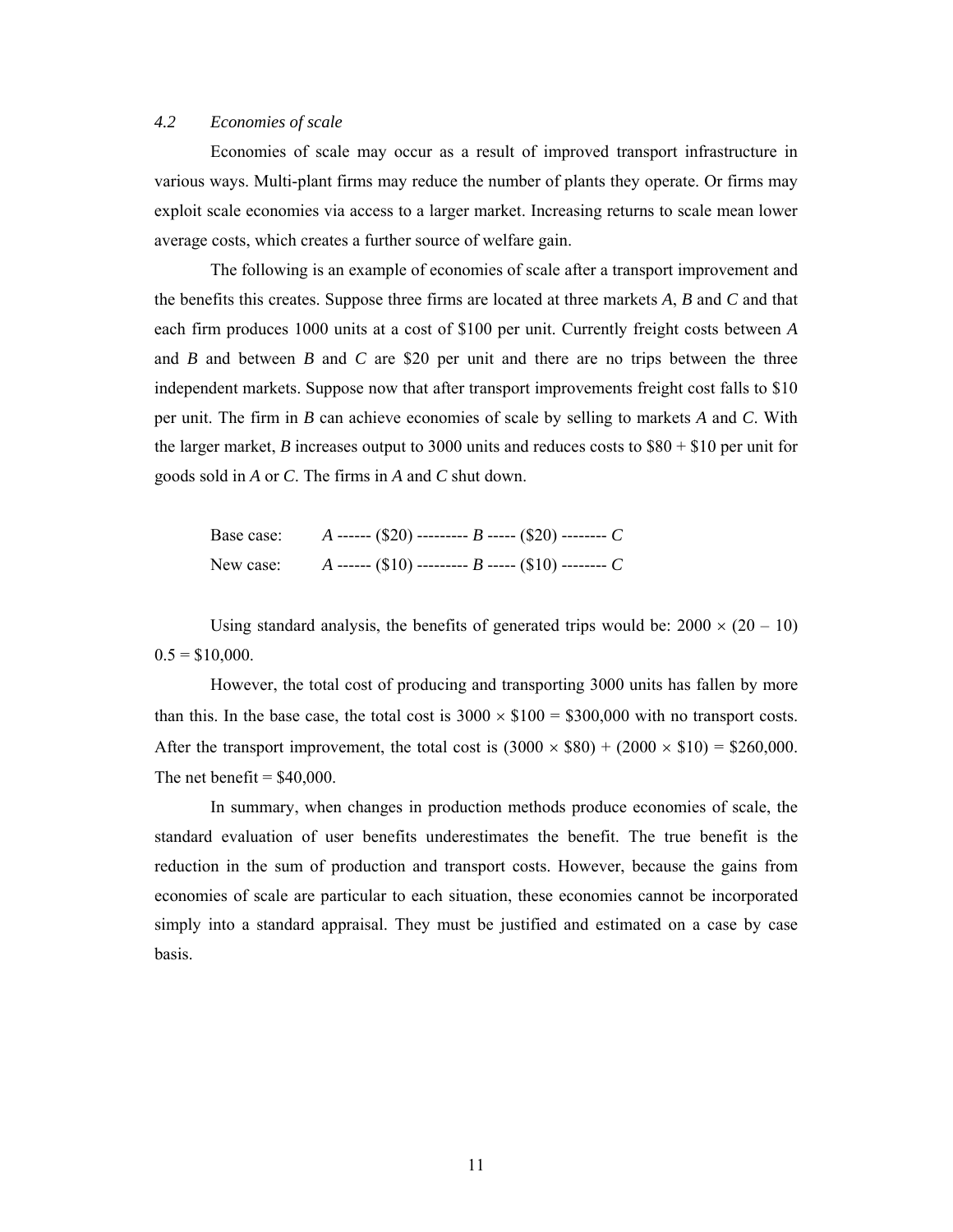## **5 Economic Benefits of Improved Labour Supply**

The wider impacts literature challenges the assumption in the standard evaluation model that savings in commuting time do not affect labour supply. DfT (2005) identifies three potential sources of increased output from reductions in commuting times:

- Increased participation in the workforce
- Working longer hours in current occupations
- Moving to a more productive higher paid job.

The welfare effect is significantly less than the output effect because extra work means foregoing valued leisure time. In a competitive economy, a person's after-tax wage compensates for loss of leisure. Thus switching from leisure to work provides only a marginal net benefit to those who switch. However the increase in output produces additional tax revenue, which is a social benefit.

#### *5.1 The value of increased participation in the workforce*

The percentage change in the value of output in any zone *i*  $(\Delta O_i)$  is the product of the percentage change in employment and the average output per new worker: $2$ 

$$
\Delta O_i = (\Delta E/E)_i \times W_i \tag{4}
$$

and the change in employment due to increased workforce participation is given by:

$$
\Delta E/E = -\Delta T/W \times e_L \tag{5}
$$

where

1

 $\Delta E/E$  = the percentage change in employment

 $T =$  the average generalised cost of commuting

 $W =$  relevant gross wage (see below)

 $e_L$  = the elasticity of the labour supply.

The percentage change in employment equals the percentage change in effective wages due to the fall in transport costs  $(\Delta T/W)$  multiplied by the labour supply elasticity. DfT

<span id="page-11-0"></span> $2$  This explanation broadly follows DfT (2006) with slightly changed symbols.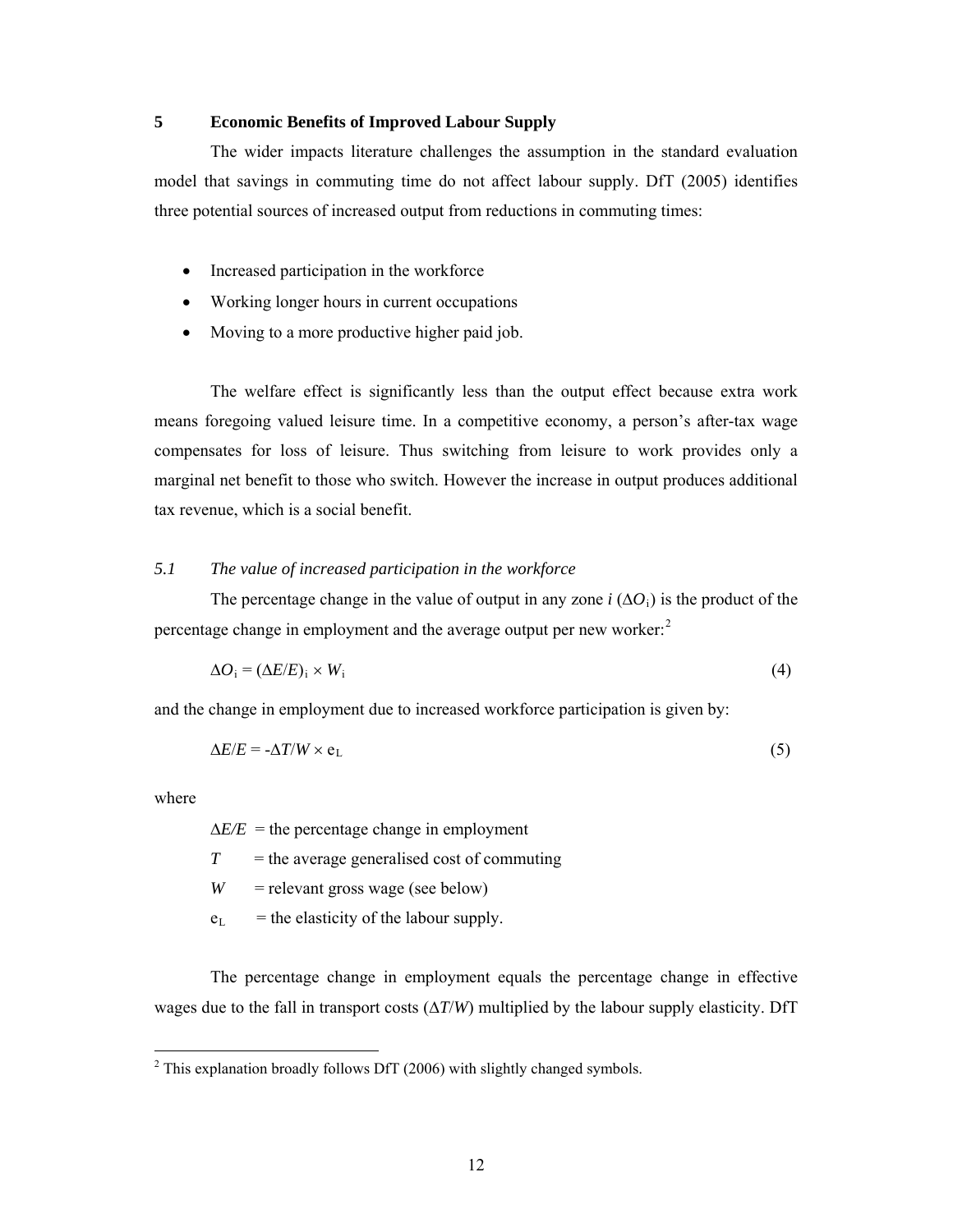(2010) suggests that the appropriate marginal wage could be the median wage  $\times$  0.69 to reflect the lower productivity of marginal workers. This equation would be estimated for each set of employment and resident zones.

DfT (2005) recommends a low labour supply elasticity of 0.1 based on the responsiveness of labour supply to various financial incentives, not to commuting costs. To give an example, suppose the average daily wage is \$250, transport savings between two areas are \$10 per day, and labour supply elasticity is 0.1. The real gross wage after transport costs would rise by 4 per cent. With a supply elasticity of 0.1, the increase in the real wage after transport costs would increase employment by 0.4 per cent.

 However as noted, the welfare benefit after allowing for compensating loss of leisure is essentially the taxable component of this extra income. This depends on the tax regime but typically would be about 30% of income generated (see DfT, 2010b). Thus the welfare benefit would be about 0.12% of current employment earnings. For perspective, suppose that base employment is 100,000 workers and the marginal wage is \$40,000 per annum, the welfare benefit would be \$4.8 million per annum.

#### *5.2 Working longer hours*

Turning to labour hours of the existing workforce, DfT (2005) suggests that the impact is likely to be minimal. The evidence, such as it is, indicates that travel time savings leads partly to longer commutes. Households can purchase larger houses at lower prices with little or no increase in travel time. If the longer commuting trips are adequately modeled, the standard appraisal picks up this benefit as consumer surpluses of generated trip km. If faster commutes encourage workers on occasions to increase their working times, the assumption that all commute time is valued as leisure time does undervalue these savings.

#### *5.3 Moving to a more productive higher paid job*

The concept here is that savings in commuting time encourage some workers to move to more productive and higher paid employment. To calculate the increase in output, estimates are needed of the number of people who will move and the wage differentials in the two areas. This can be expressed as

$$
\Delta O_i = \Delta E_{ij} \times \Delta W_{ij} \tag{6}
$$

where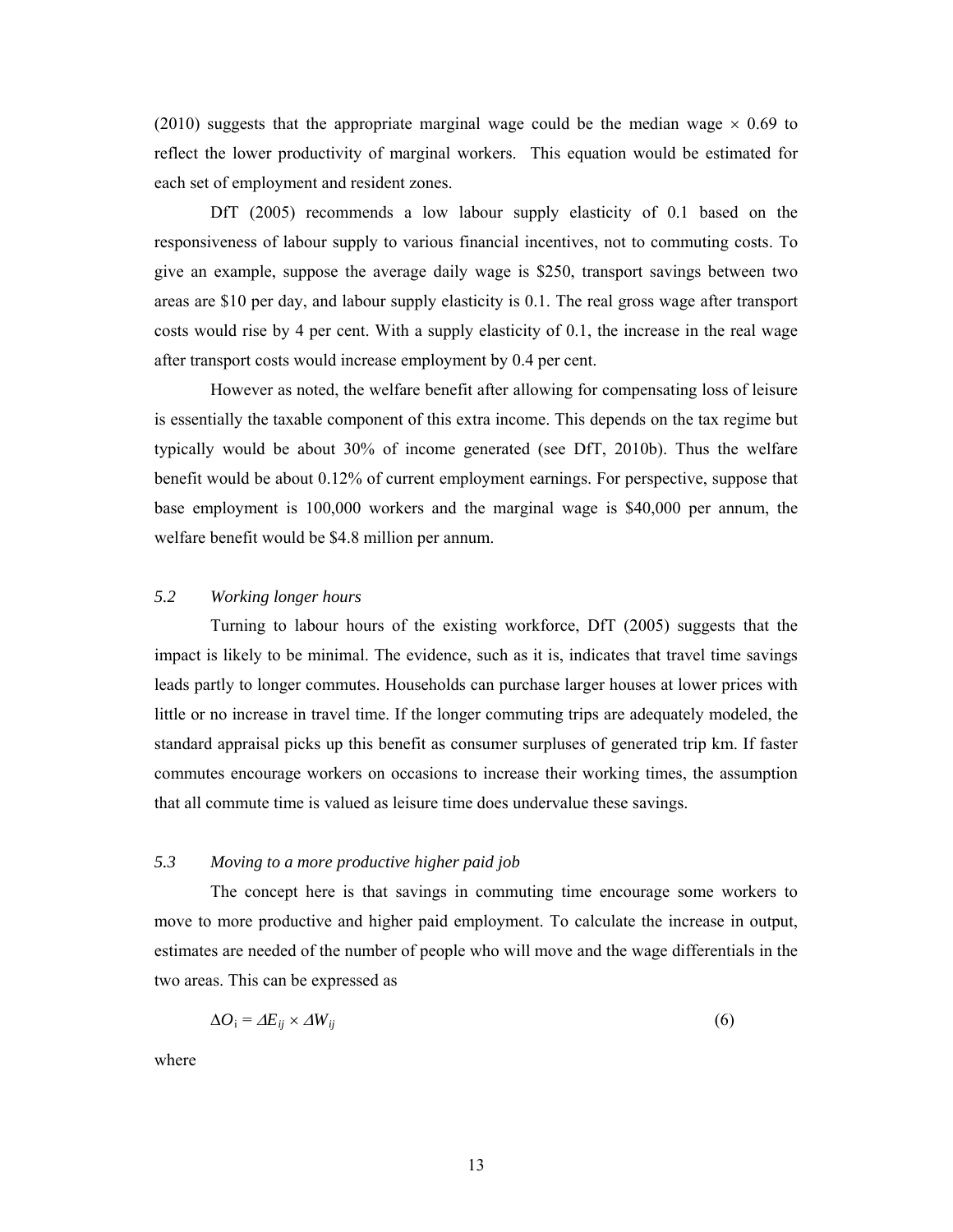$\Delta E_{ij}$  = the change in employment in area i in industry j

 $\Delta W_{ij}$  = the increase in wage in area i in industry j compared with the initial area.

As before, the main benefit is the taxable component of the extra income. In so far as workers benefit, the standard appraisal estimates the consumer surplus associated with the longer commute.

However DfT (2005) acknowledges that forecasting such employment moves is under-researched and provides little guidance to how this can be done. DfT (2009) advises that the moves to more productive jobs should be calculated only when a land use and transport interaction model is used to forecast employment and residential relocation consequences of the appraised scheme. It advises that "*in the central case the value of extra output should be assumed to be zero*" and that any such estimates should be included only in sensitivity tests.

#### *5.4 Conclusions*

The assumption that transport schemes do not affect labour supply is a strong one and may undervalue savings in commuting time. However, the impacts on labour supply seem likely to be marginal and the benefits small. A marginal increase in participation may occur but estimated welfare benefits are small compared with typical capital requirements. There is little evidence that faster commuting times encourage commuters to work longer hours or to move to higher paid jobs.

Moreover, few appraisals can be expected to estimate detailed changes in labour supply as suggested by DfT (2005). A practical option would be to adopt some plausible assumptions. For example, suppose that 80% of commuting time savings should be valued at 35% of the average gross wage and that the balance of 20% of these savings is valued at 50% of this wage to allow for tax benefits and some marginal net benefit to the workforce from additional work. Savings in commuting time would be valued at 38% of the average wage:

$$
(0.80 \times O35W) + (0.20 \times O50W) = 0.38W
$$
 (7)

This would represent 8.6% uplift in the value of commuting time savings. While crude, this would be a plausible approximate adjustment for the value of commuting time savings in many circumstances. However, such calculations should be justified by appropriate arguments in each case.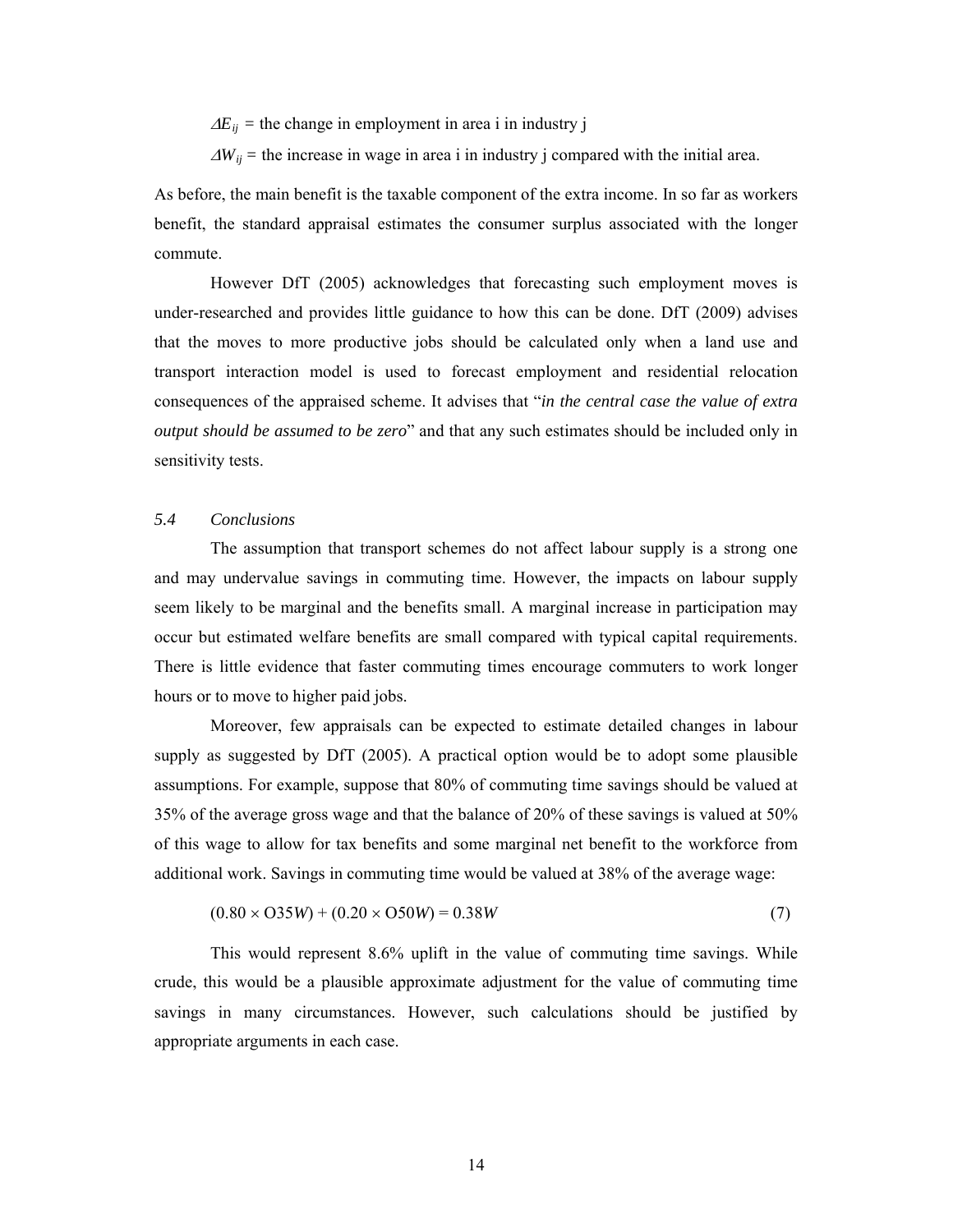#### **6 Agglomeration Benefits**

It has long been observed that incomes are significantly higher in large cities than in smaller ones (O'Sullivan, 2003; Rosenthal and Strange, 2004). This is generally explained by positive externalities from concentration of economic activity. Firms are thought to derive productive advantages from access to suppliers (reducing the price of inputs), access to labour (increasing labour productivity) and access to information (improving technology). Thus, when a firm relocates to an area of agglomeration it may raise the output of *other* firms through one or other of these channels.

In their major survey of agglomeration economies, Rosenthal and Strange (2004) observed that nearly all studies of agglomeration economies are based on *comparisons of metropolitan areas*. They recognize that localization effects (due to industry concentration) may operate for areas within cities but note that this is an under-researched area and cite few studies of this. Nor do they cite any work on effective density, perhaps because such studies were not then available.

The new argument (Graham, 2005, 2006) is that agglomeration economics is a function of "effective density". Effective density allows for interactions with the number of workers in neighbouring areas. Because transport improvements reduce travel cost, they increase effective density even when with no change in location of employment. Graham showed that firm output in 8000 areas (wards) in the UK is a positive function of effective density.

The concept of agglomeration benefits from transport improvements is based on four propositions:

- Output per worker and hence wages are a function of effective density.
- Effective density rises with transport improvements.
- There are positive externalities from transport improvements which increase output for some firms independently of their use of the transport network.
- This increase in output is not included in the standard evaluation of transport.

In the following section I describe how these benefits are estimated. We then discuss various issues with respect to claimed agglomeration benefits.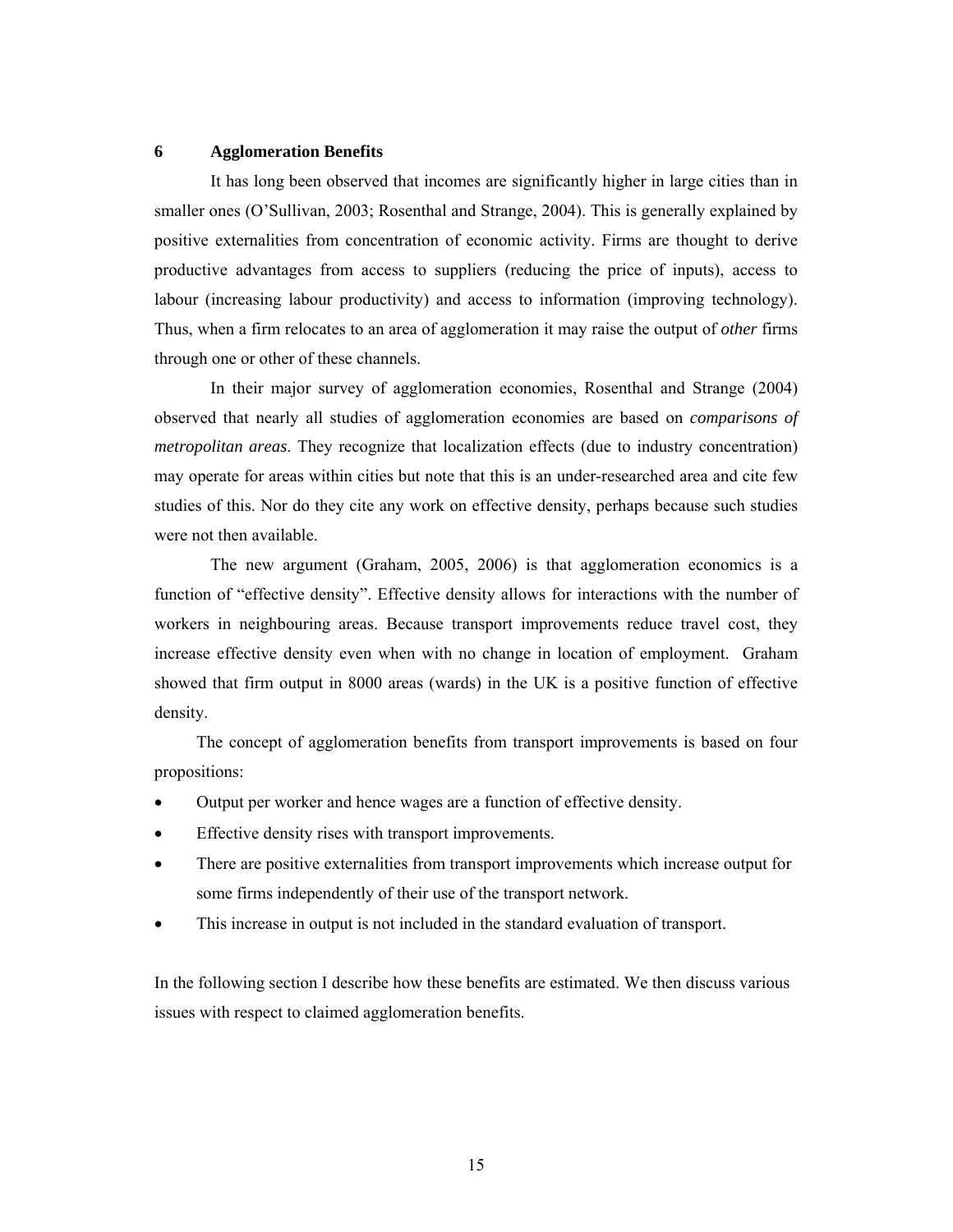#### *6.1 Estimating agglomeration benefits*

Following DfT (2005) agglomeration benefits (*AB*) for any area can be calculated as:

$$
AB_i = \Delta O = O_i \times \Delta ED \times e_P \tag{8}
$$

where

 $Q =$ local economic output

 $\triangle ED$  = percentage change in effective employment density of the area,

 $e_P$  = the elasticity of total productivity with respect to effective employment density, *i* subscript refers to each area.

For example, if local output equals \$10 million, there is a 5% change in effective employment density and the elasticity is 0.05, the gain in output would be \$10m  $\times$  0.05  $\times$  $0.05 = $0.25$  million.

The *effective employment density* of an area is employment in that area *plus* employment in adjacent areas weighted as a function of the generalized cost of transport to the subject area. Thus effective density can increase with reductions in transport costs *without any relocation of employment*. Indeed, effective density may increase when actual employment density falls. Note also that the definition of an area is arbitrary.

DfT (2005) recommends that effective employment density should be calculated for each area, however the area is determined, and for each year using the general formula:

$$
ED_{t,j} = \sum_{k} E_{t,k} T^{a}_{t,j,k} \tag{9}
$$

where

 $E_k$  = work-place based employment

 $T_{i,k}$  = generalised cost of travel between areas j and k

*a* = a distant decay parameter

*t* signifies year.

Estimates of effective density require estimates of generalized transport cost between areas. This may vary by peak and non-peak time of day. Moreover, there is no theoretical basis for the distance decay weighting embodied in the *a* parameter. Graham (2006) assumed a value of 1.0. Graham et al. (2009) estimated 1.0 for manufacturing, 1.6 for manufacturing and 1.8 for consumer and business service sectors. The higher the value of *a,* the more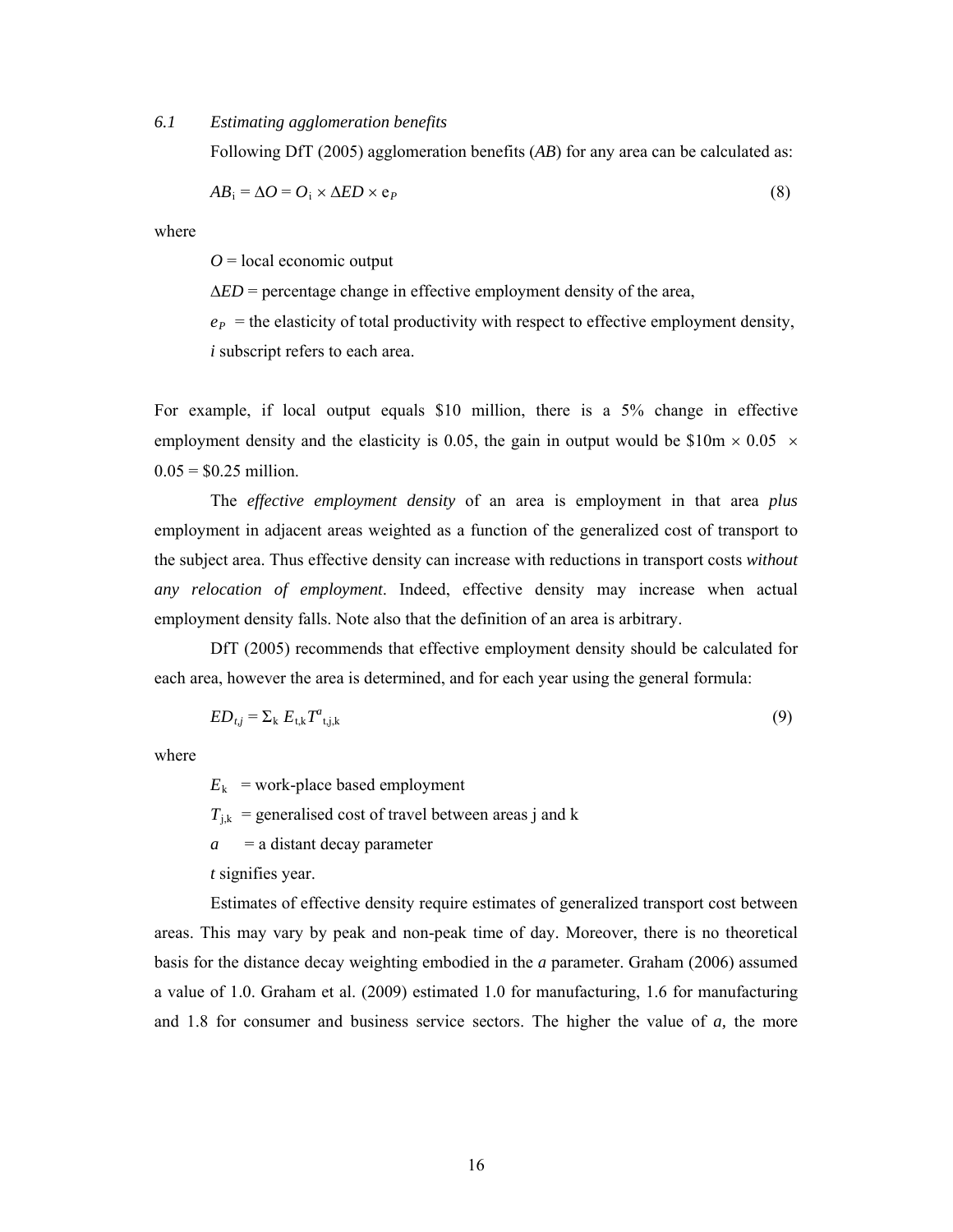rapidly agglomeration effects fall with distance. Presumably the value of *a* is also sensitive to the size of the areas.

Summing agglomeration benefits over all areas and industries,

$$
AB = \sum_{ij} [O_{i,j} \times E_{i,j} \times (EIP_{i,j} \times \Delta ED_j / ED_j)] \tag{10}
$$

where

 $O_{i,j}$  = output per worker in industry i and area j,

 $E_{\text{i},j}$  = work-placed employment in industry i and area j,

 $EIP_{ij}$  = elasticity of productivity with respect to effective density (as measured by

 $ED_{ii}$ ) for industry *i* in area j,

- $EDj$  = the effective density of employment in area j, and
- $\triangle ED$  = the change in effective density due to transport project.

Equation (10) assumes that GDP and employment data are available for the relevant areas and that effective densities can be calculated. However, there are few data on the elasticity of productivity with respect to effective density. DfT (2005) recommends a range of values for *EIP*<sub>ij</sub> from 0.04 to 0.11 depending on the industry.

Ideally, employment relocations should be modeled but this is rarely done. Also a transport improvement can create a *net reduction in agglomeration* when they service to currently low employment areas. These and other issues are discussed below.

#### *6.2 Transport may disperse activity rather than concentrate it*

Most transport improvements disperse both economic activity and resident populations. Over the last 50 years there has been a steady decline in the proportion of employment in central business districts in many cities because of changes in transport infrastructure, especially roads.

It is easy to construct scenarios when transport improvements reduce employment densities. Figure 3 shows three scenarios (*A*), (*B*) and (*C*) before and after transport improvements. In each case the transport improvement encourages firms marked by 'X's to disperse and density of employment falls. To cite another example, most circular roads around a city increase densities on the urban fringe but reduce CBD and intra-city densities.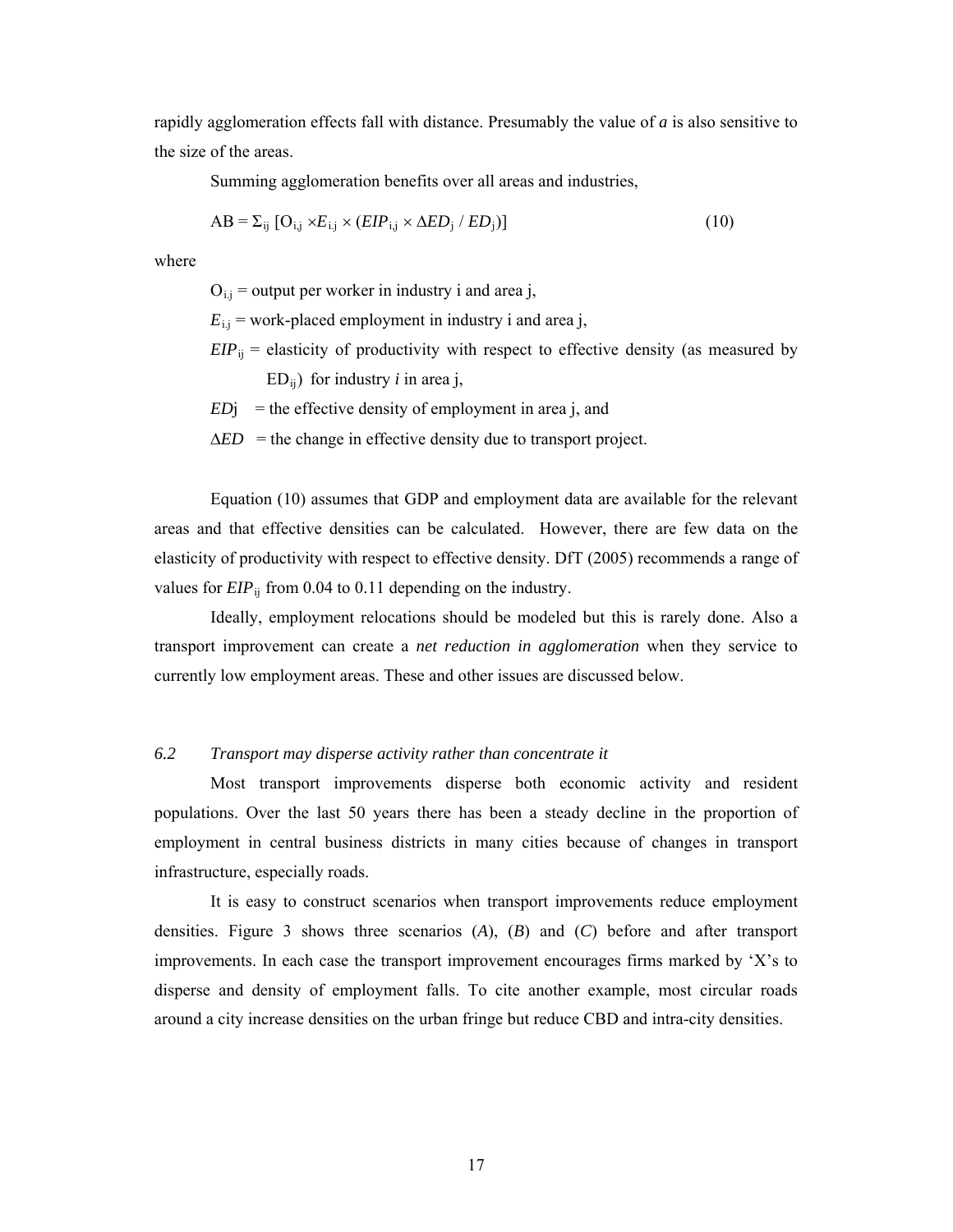DfT (2005) recommends that the decentralising effects of transport schemes should be allowed for. Likewise, Graham (2007) notes that transport policies may *reduce* densities and that there may be net agglomeration costs. However, nearly all transport studies are based on a fixed land use – trip matrix. With fixed land uses, effective density always rises with transport improvements. There is no allowance for activity dispersal.

#### *6.3 Employment concentration and wages may be determined jointly by other factor(s)*

The agglomeration literature assumes that output rises in larger urban areas because of the higher employment. Formally, wages are a function of employment (*N*):

 $W = f(N)$  (11)

However, it is possible (a) that both wages and employment are determined by other factors and (b) that employment is determined by wages because workers move to higher paid areas.

For example, both *W* and *N* may be explained by differences in comparative advantage. Suppose that city (*A*) has a major port or other natural resources and is the seat of a state government and that city *(B)* has minor natural resources. We would expect *A* to have substantially more employment and to pay higher wages than *B*.

Of course, if labour is indifferent between living in the two areas, marginal wage rates would be similar in the two areas. Labour would migrate from *B* to *A* so long as wages were higher in *A*. The fact that wages are higher in *A* means that labour requires compensation to live in *A* because of the costs, be they house prices or transport costs. Differential wages must achieve individual equilibrium. This equilibrium situation is shown in Figure 4. The demand for labour is higher in *A* but so is the labour supply schedule. Accordingly, employment and wages are higher in *A*.

While the level of employment may affect wages via agglomeration factors, the basic drivers of *N* and *W* are the comparative advantages of the two areas which drive the demand for labour and labour supply, which depends inter alia on the environment, house prices and commuting costs. Agglomeration may be only a minor determinant of wage differentials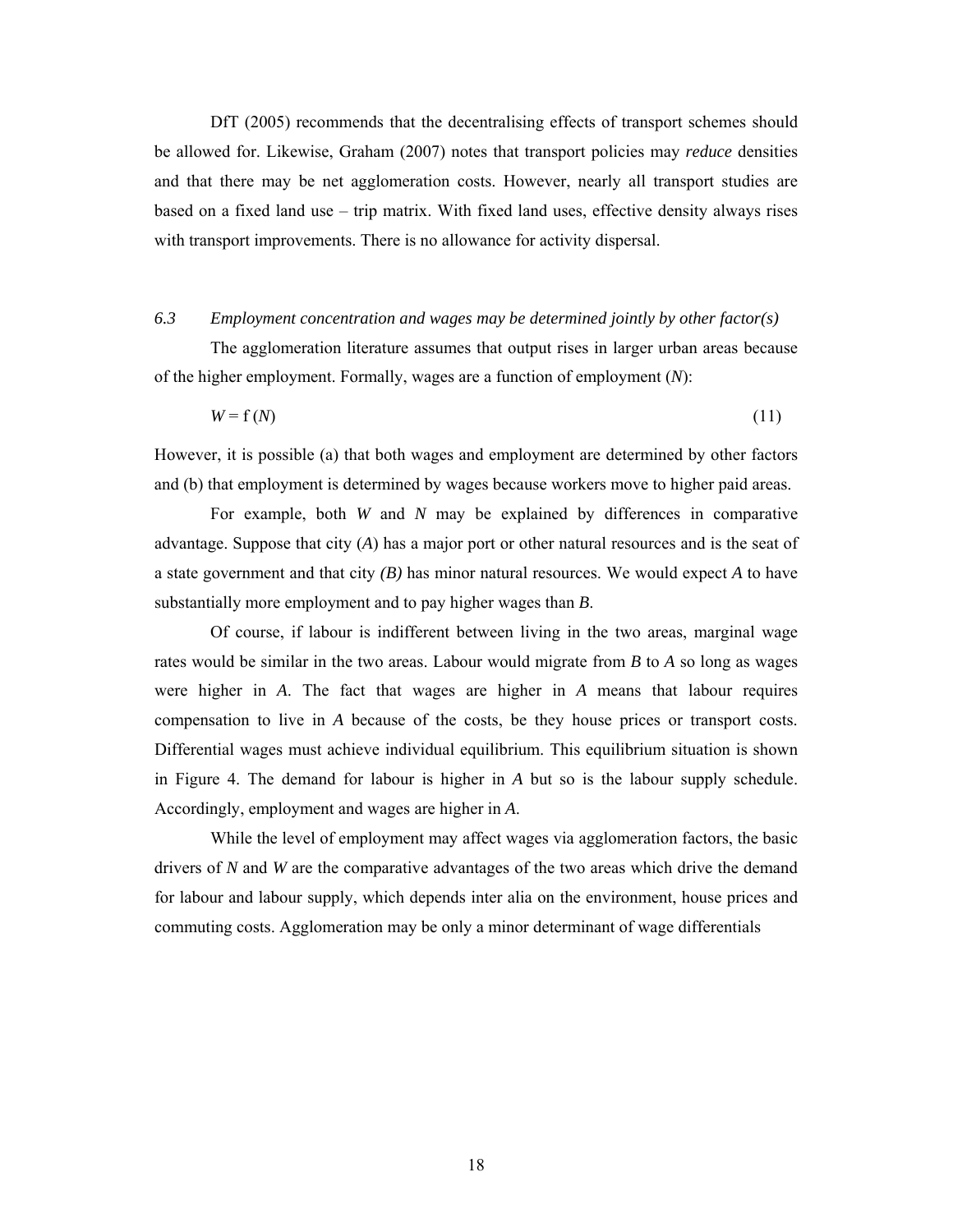

After  $x_1, x_2, x_3, x_4, x_5, x_6, x_7, x_8, x_9, x_1, x_2, x_3, x_4, x_5, x_6, x_7, x_8, x_9, x_1, x_2, x_3, x_4, x_5, x_6, x_7, x_8, x_9, x_1, x_2, x_3, x_4, x_5, x_6, x_7, x_8, x_9, x_1, x_2, x_3, x_4, x_5, x_6, x_7, x_8, x_9, x_1, x_2, x_3, x_4, x_6, x_7, x_8, x_9, x_$ 





**Figure 3 Three scenarios of firm dispersion (the 'x's represent firms)**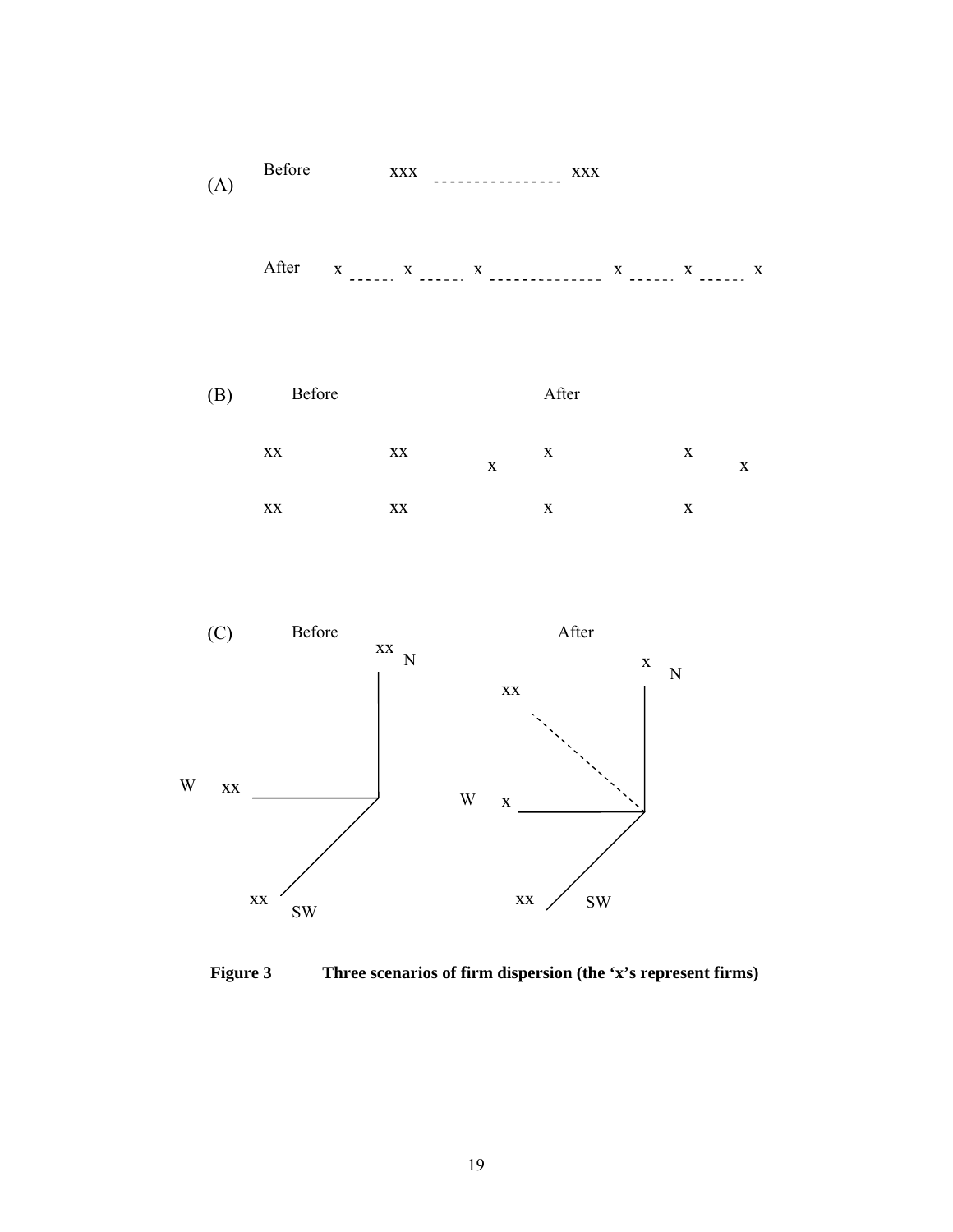

**Figure 4 Labour wage and employment equilibrium in large and small cities** 

# *6.4 The proposition that higher effective density by itself creates significant external output benefits is not plausible*

If employment is constant, it must be shown that a change in effective density raises the average productivity of workers *already in the area*. Proponents of agglomeration economies must argue that the benefits of either existing or new trips are underestimated. It is hard to see why the output of existing workers in an area should increase because of travel time savings on *existing* trips (other than as a direct result of their time savings).

Thus, it must be argued that the standard appraisal underestimates the benefits associated with *new trips for a given workforce*. These trips must generate external output due to one or more of the three drivers of agglomeration economies (improved access to suppliers, labour or information). However, several studies (Goodwin, 1996; Abelson and Hensher, 2001) have found that generated trips are usually small in relation to existing trips. Almost certainly generated business trips are an even smaller proportion of existing business trips. This is especially true for rail. Within cities, few freight or business trips are made by rail. It is implausible that a small number of new trips (*with no employment relocation*) will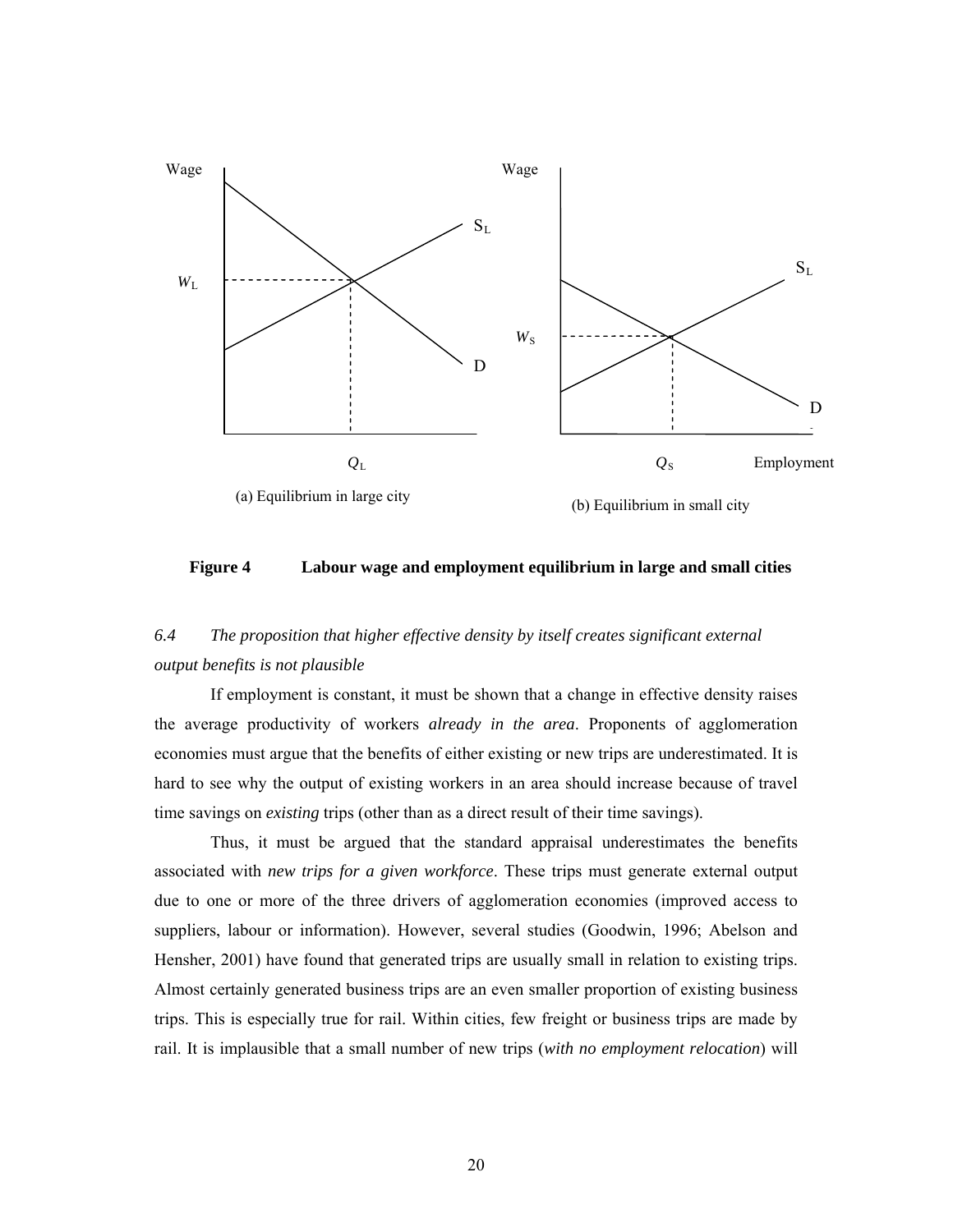generate substantial increase in output for the non-trip firms. Given that the direct benefits of generated trips are included in standard transport evaluations, any *additional* output effects seem likely to be small and exceptional.

## *6.5 The empirical basis for agglomeration economies driven by effective densities is thin*

Notwithstanding a priori views about the output benefits of increased effective density, empirical studies could provide evidence for such benefits. However the empirical basis for agglomeration benefits to-date is thin.

Graham (2005, 2006) produced the pioneering work on agglomeration economies related to transport. Further work is emerging slowly. Longworth (2008) found an insignificant relation between income and density in Sydney and sometimes a negative one. Mare and Graham (2009) estimated agglomeration economies for New Zealand. Their results are sensitive to econometric specification but they conclude that the elasticity ranges from 0.032 for agriculture, forestry and fishing to 0.087 for finance and insurance. After allowing for heterogeneous production methods within an industry, Graham et al (2009) found an average agglomeration elasticity of 0.04 in the UK, with elasticities varying from 0.02 for manufacturing and consumer services to 0.08 for business services. These elasticities are significantly lower than those reported in Graham  $(2006)$ .<sup>[3](#page-20-0)</sup>

Graham (2006) estimated the relationship between output per worker and effective density based on firms within designated industries in 8000 areas (wards) in the UK with an average of 80,000 persons per ward. Multi-plant firms were excluded. In this study firm turnover is a function of labour and capital inputs and effective density estimated over the whole country. The formula included an assumed value of -1 for the decay factor  $(\alpha)$ .

As Graham (2006) recognized, such work has to deal with various technical issues.

- The concept of an area is arbitrary and has no theoretical basis. Agglomeration economies were based originally on city size. There is little research on the effects of employment densities within cities and no agreement on the size of areas for agglomeration analysis.
- There is no firm basis for the value of the distance decay parameter  $(\alpha)$ . It might be expected that there would be non-linear (diminishing) returns with distance with a zero

1

<span id="page-20-0"></span> $3$  Many consultants have drawn on DfT (2005) to estimate agglomeration benefits in prospective transport schemes, but these are not additional independent evidence for agglomeration economies.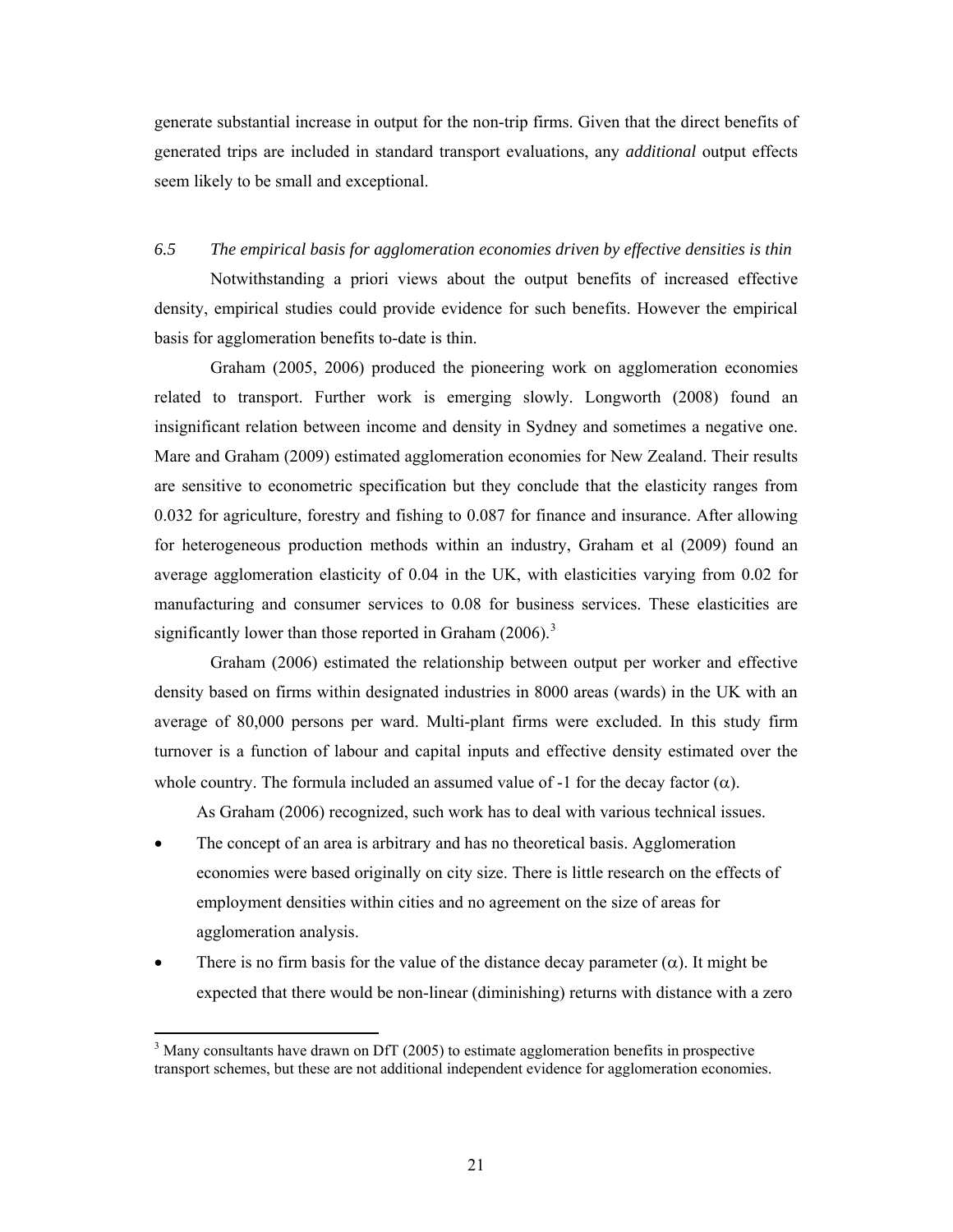effect beyond a certain point. O'Sullivan (2003) quotes very high decay factors for firms over two kilometers from the basic cluster.

- In many industries, firms are heterogeneous. Thus, density effects may be measuring other factors such as internal economies of scale. Mare and Graham (2009) acknowledge that their "attempts to control of enterprise heterogeneity … were beset by attenuation bias and lack of precision".
- Graham (*ibid*) used turnover as measure of output variable. But turnover reflects prices as well as output. Part of the estimated impact on turnover may reflect higher prices in denser areas.
- Graham (*ibid*) measured capital inputs of firms in dollars rather than in physical units. These monetary estimates are hard to make consistently and accurately and include price effects.

These points suggest that extrapolation of Graham's results should be done with considerable care (as he would doubtless agree).

**In conclusion**, as DfT (2009) recognizes, transport improvements often disperse employment rather than concentrate it. If the impact on employment distribution is neutral, it needs to be shown that improved travel times are likely to increase the output of firms beyond that associated directly with savings in travel time. The theoretical case for this seems slim. And, for the reasons just given, the empirical evidence also appears slim.

In addition, if agglomeration economies do exist in some cases, estimating them is hard in individual projects. There is a risk of bias against small investment schemes or traffic management schemes where no agglomeration benefits are claimed. But collectively, presumably, such benefits might be claimed.

Finally, if there are agglomeration benefits, it would almost certainly be more efficient to achieve these through planning regulations and incentives promoting employment density. This would be a more direct and cost-effective way to achieve agglomeration benefits.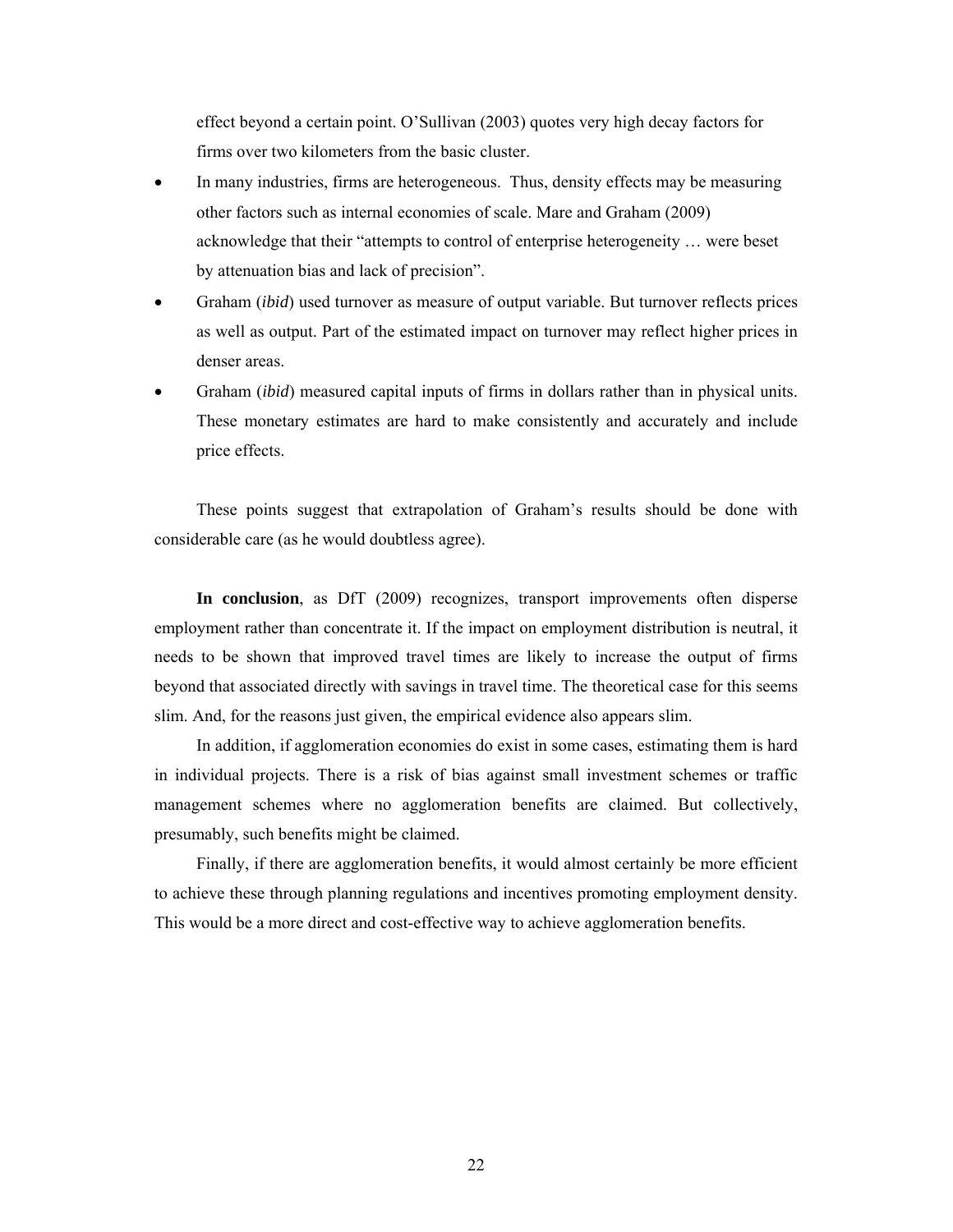## **7 Economies in increased residential densities**

An investment in transport infrastructure may increase residential densities without increasing employment densities. This is perhaps most likely with a mass transit scheme. Improved roads are more likely to disperse residences.

DfT (2010c) distinguishes between a residential development that occurs independently of transport investment and development that is 'unlocked' by it. In the former case, the development is a separate issue. In the latter case the residential development should be considered jointly with the transport investment. Suppose a mass transit scheme doubles the transport capacity of an urban corridor and that the population of the corridor doubles from 50,000 to 100,000 households. The 50,000 new dwellings may be supplied in this corridor rather than elsewhere, such as the urban fringe, or some may be additional housing. What benefit would be attributable to the mass transit scheme?

 One approach would be to ask potential users of the mass transit scheme the maximum amount that they would be willing to pay for it and to ignore the housing market. This would be appropriate if the market price of the new housing exactly reflected the full public and private costs of creating the housing. In this case there would be no net surplus or deficit from the new housing. However, this assumes no price discontinuities in planning decisions, all planning decisions are efficient (equating marginal social benefit and cost), and all public infrastructure costs associated with alternative housing development are passed on fully to households. These are generally unrealistic assumptions.

If house prices do not reflect real housing costs around the mass transit scheme or elsewhere, the net benefit of housing around the mass transit scheme is the difference between the surplus from developing housing around the transport scheme and the surplus achievable elsewhere. Thus the net social benefit (NSB) of housing attributable to the transport scheme would be:

$$
NSB = (PH - PRIVC - PUBC)TC - (PH - PRIVC - PUBC)UF
$$
\n(12)

where  $P_H$  denotes the market prices for housing (the willingness-to-pay price), *PRIVC* and *PUBC* denote private and public costs respectively of housing development, subscript *TC* denotes transport corridor and *UF* denotes urban fringe. The two expressions on the right hand side represent the net benefits of housing development in the transport corridor and the urban fringe respectively. If the housing in the corridor is additional housing the second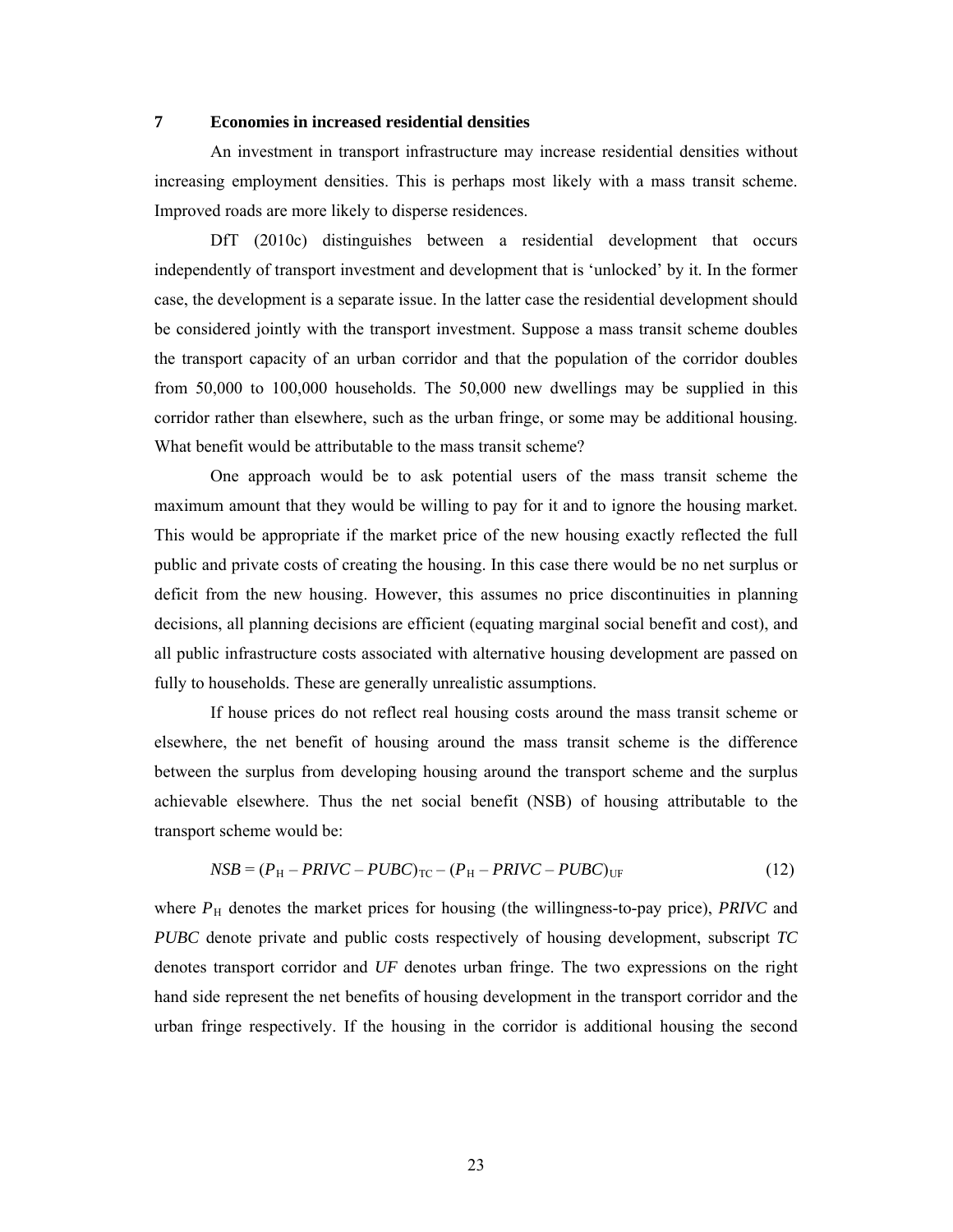expression on the right hand side falls out. The net benefit could well exceed the amount that rail users would be willing to pay for use of the transit system.

 However the price of housing around the mass transit system will be inversely related to expected fares. If expected fares are high, house prices will be lower than otherwise. To account for this relationship and avoid double counting benefits, the expected joint benefit of the mass transit system and the new housing should be the sum of expected mass transit revenues and net housing benefits. Any consumer surplus from use of the rail would be absorbed into the price of housing close to the mass transit system.

DfT (2010c) recognizes such housing benefits but proposes that they be included in qualitative terms in the appraisal summary and not in the analysis of monetised costs and benefits. This appears to reflect difficulties in quantification in estimating the quantity of housing developed due to the transport improvement or in valuing the increase in housing. It is a matter of judgment whether to include or exclude some estimated monetised impact depending on the robustness of the estimate. Where the estimate of housing benefits appears robust, there seems no strong reason to exclude it. However, these benefits would be the exception rather than the rule.

## **8 Conclusions**

Searching for wider economic benefits is something of a holy grail in transport economics. In this paper we find that the standard appraisal model may underestimate some benefits that the net effects are small.

First, although the standard economic appraisal underestimates slightly the unit value of increased output when markets are imperfectly competitive, it also tends to overestimate the quantity of increased output from business travel time savings, so there may be no net underestimation. An exception may occur when new infrastructure opens up a major new region or market.

Second, savings in commuting time may have a small positive effect on labour supply, but evidence is scant. Also, foregone leisure needs to be compensated. The paper estimates that an increased labour supply may raise the value of commuting time savings by 10%, but this should be justified on a case by case basis.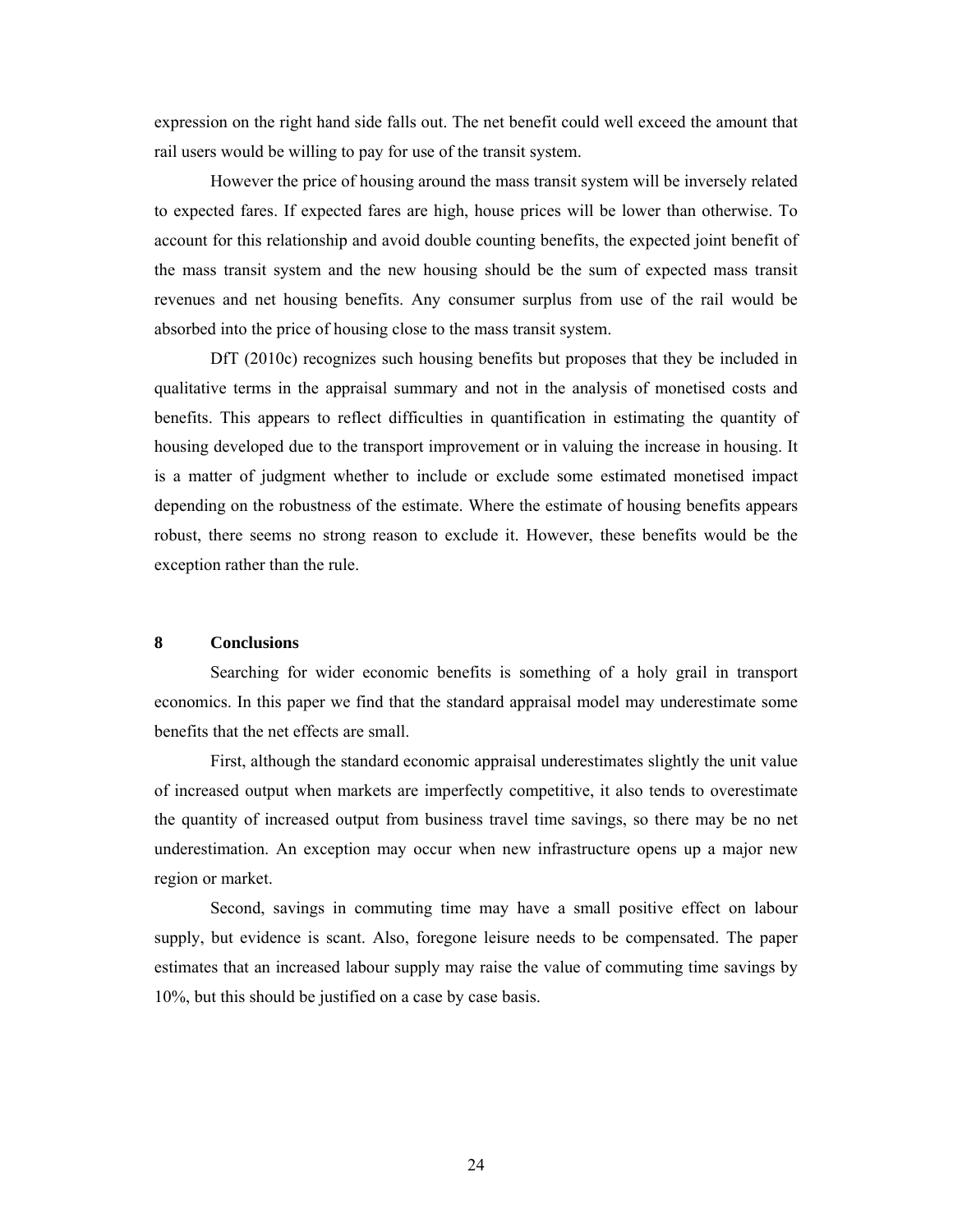Third, a few transport developments may increase residential densities and provide a net economic benefit when housing prices do not reflect housing costs. However, the link between transport and increased residential densities should be demonstrated.

On the other hand, the paper finds that transport improvements generally do not create agglomeration benefits additional to those estimated in the standard appraisal. The main reasons are that transport infrastructure often disperses employment rather than concentrates it; correlations of wage and employment density overstate the density effect on wages; attribution of significant agglomeration economies to a small number of generated trips is not very plausible; and the empirical basis for agglomeration economies driven by effective densities is thin and subject to unresolved technical issues. This paper concludes that agglomeration benefits should generally not be included in an appraisal.

#### **References**

Abelson, P. and D. Hensher (2001): 'Induced travel and user benefits: clarifying definitions and measurement for urban road infrastructure', in K.J. Button and D. A. Hensher (eds), *Handbook of Transport Systems and Traffic Control*, Pergamon, London, ch.9.

Adler, H.A., 1987, *Economic Appraisal of Transport Projects*, published for the World Bank by John Hopkins University Press, Washington.

Aschauer, D. A., 1989, 'Is public expenditure productive?', *Journal of Monetary Economics*, 23, 177-200.

Australian Transport Council (2006): *National Guidelines for Transport System Management in Australia*, Volume 3, *Appraisal of Initiatives,* Australian Transport Council, *Canberra*.

Department for Transport, UK, (2005): *Transport, Wider Economic Benefits and Impacts on GDP*, Department for Transport, London.

Department for Transport, UK, (2007a), *The Additionality of Wider Economic Benefits in Transport Appraisal*, Department for Transport, London.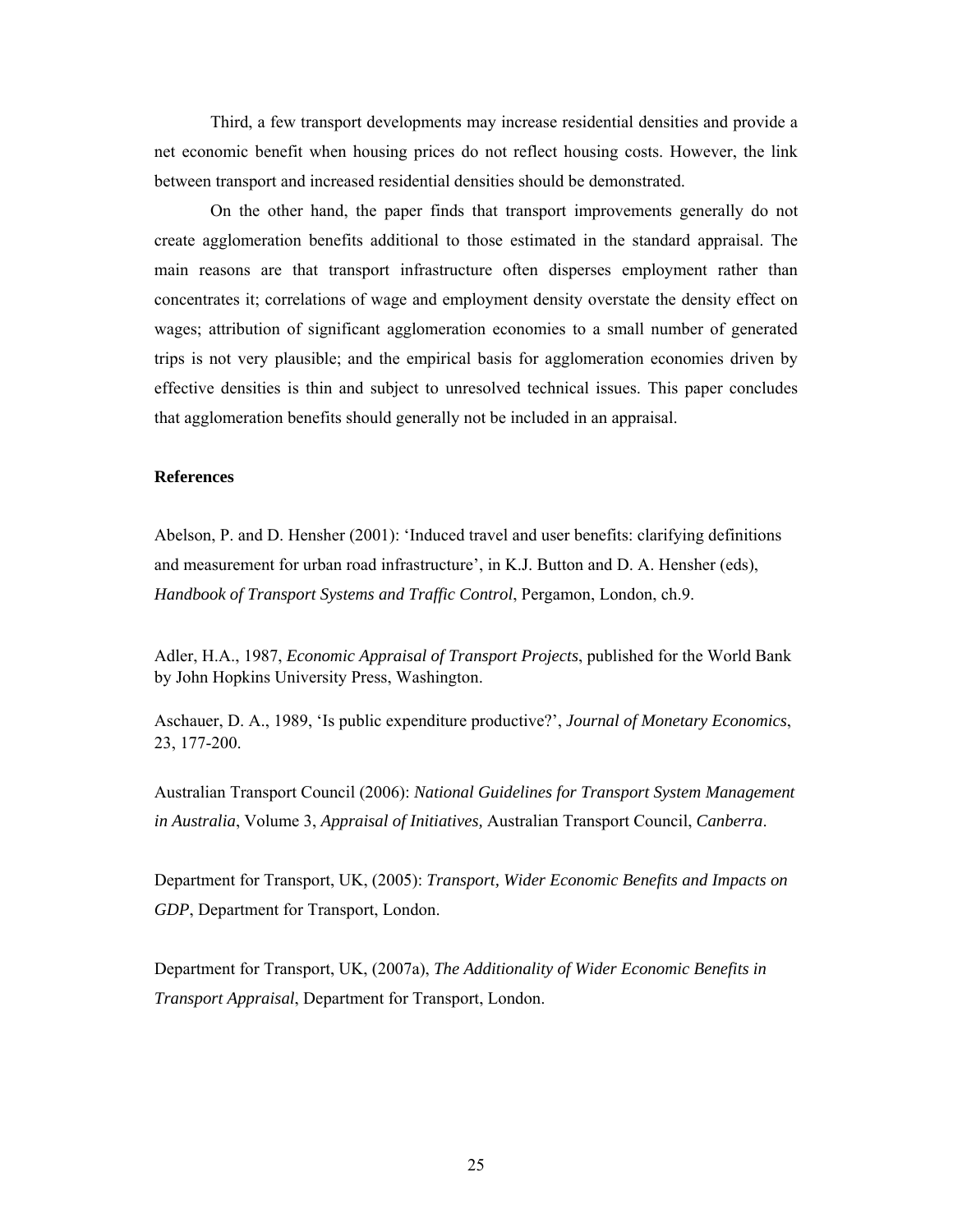Department for Transport, UK, (2007b), *Wider Economic Benefits in Transport Appraisal – Summary of the DfT July 2007 Seminar*, Department for Transport, London.

Department for Transport, UK, (2007c), *The NATA Refresh: Reviewing the New Approach to Appraisal*, Department for Transport, London.

Department for Transport, UK, (2009), *The Wider Impacts Sub-Objective,* TAG Unit 3.5.14, Department for Transport, London.

Department for Transport, UK, (2010a), *Cost Benefit Analysis*, TAG Unit 3.5.4, Department for Transport, London.

Department for Transport, UK, (2010b), *Values of Time and Operating Costs*, TAG Unit 3.5.6, Department for Transport, London.

Department for Transport, UK, (2010c), *Appraisal in the Context of Housing Development*, TAG Unit 3.16, Department for Transport, London.

Ecotec Research and Consulting Ltd., 1999, *Review of the Methodology for Assessing the Economic Development Impacts of New Highway Infrastructure*, Report to the (UK) Standing Advisory Committee on Trunk Road Assessment.

Eddington, 2006, *The Eddington Transport Study, London ,*TSO, http://www.dft.gov.uk/about/strategy/eddingtonstudy

Goodwin, P.B. (1996): 'Empirical evidence on induced traffic: a review and synthesis', *Transportation*, 23, 83-101.

Graham, D.J. (2005): *Wider Economic Benefits of Transport Improvement: Link between Agglomeration and Productivity*, Stage 1 Report prepared for the Department for Transport, London.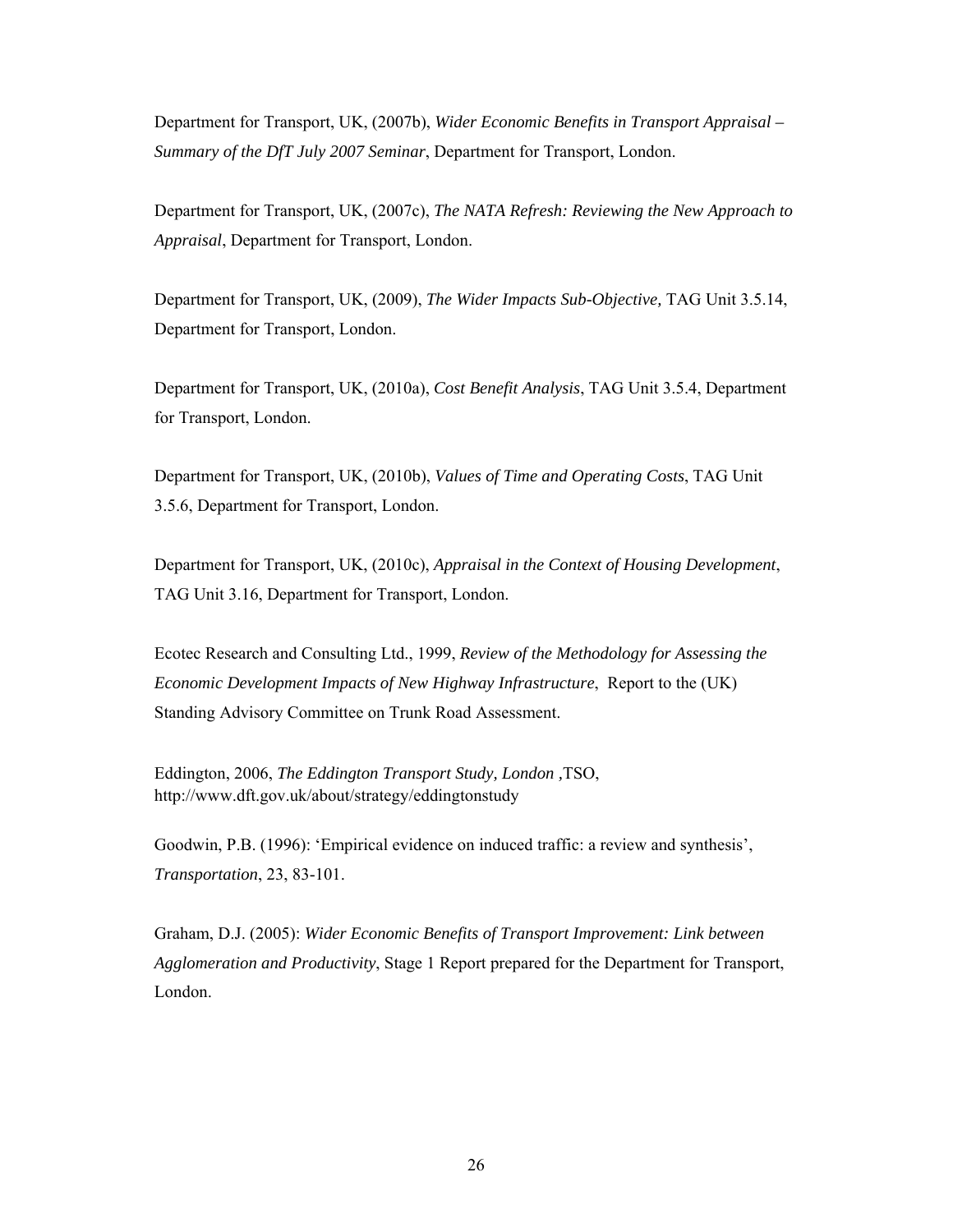Graham, D.J. (2006): *Wider Economic Benefits of Transport Improvement: Link between Agglomeration and Productivity*, Stage 2 Report prepared for the Department for Transport, London.

Graham, D.J. (2007): 'Agglomeration, Productivity and Transport Investment', *Journal of Transport Economics and Policy*, 41, 317-43.

Graham, D.J., Gibbons, S. and R. Martin (2009): *Transport investment and the distance decay of agglomeration benefits*, report prepared for the UK Department of Transport.

Hensher, D.A. (2001), 'Measurement of the Valuation of Travel Time Savings', *Journal of Transport Economics and Policy*, 35, 71-98.

Hensher, D.A. (forthcoming): 'Valuation of travel time savings', in A. De Palma, R. Lindsey, E. Quinet and R. Vickerman, (eds.), *Handbook in Transport Economics*, Edward Elgar, Aldershot, UK, ch. 19.

Longworth, T. (2008): Agglomeration externalities – a missing piece of the project appraisal puzzle?, 31st *Australasian Transport Research Forum*, 405-427.

Mare, D.C. and D.J. Graham (2009): *Agglomeration Elasticities in New Zealand*, New Zealand Transport Agency Research Report 376.

NERA (National Economic Research Associates), 1999, *A Framework for Assessing Studies of the Impact of Infrastructure Projects on Economic Activity*, Report to the (UK) Standing Advisory Committee on Trunk Road Assessment.

O'Sullivan, A. (2003): *Urban Economics*, 5<sup>th</sup> ed., McGraw-Hill, New York.

Rosenthal, S. S. and W.C. Strange (2004): 'Evidence on the Nature and Sources of Agglomeration Economies', in J.V. Henderson and J. F. Thiesse (eds.), *Handbook of Regional and Urban Economics*, Vol. 4, Cities and Geography, Elsevier, Amsterdam, ch. 49.